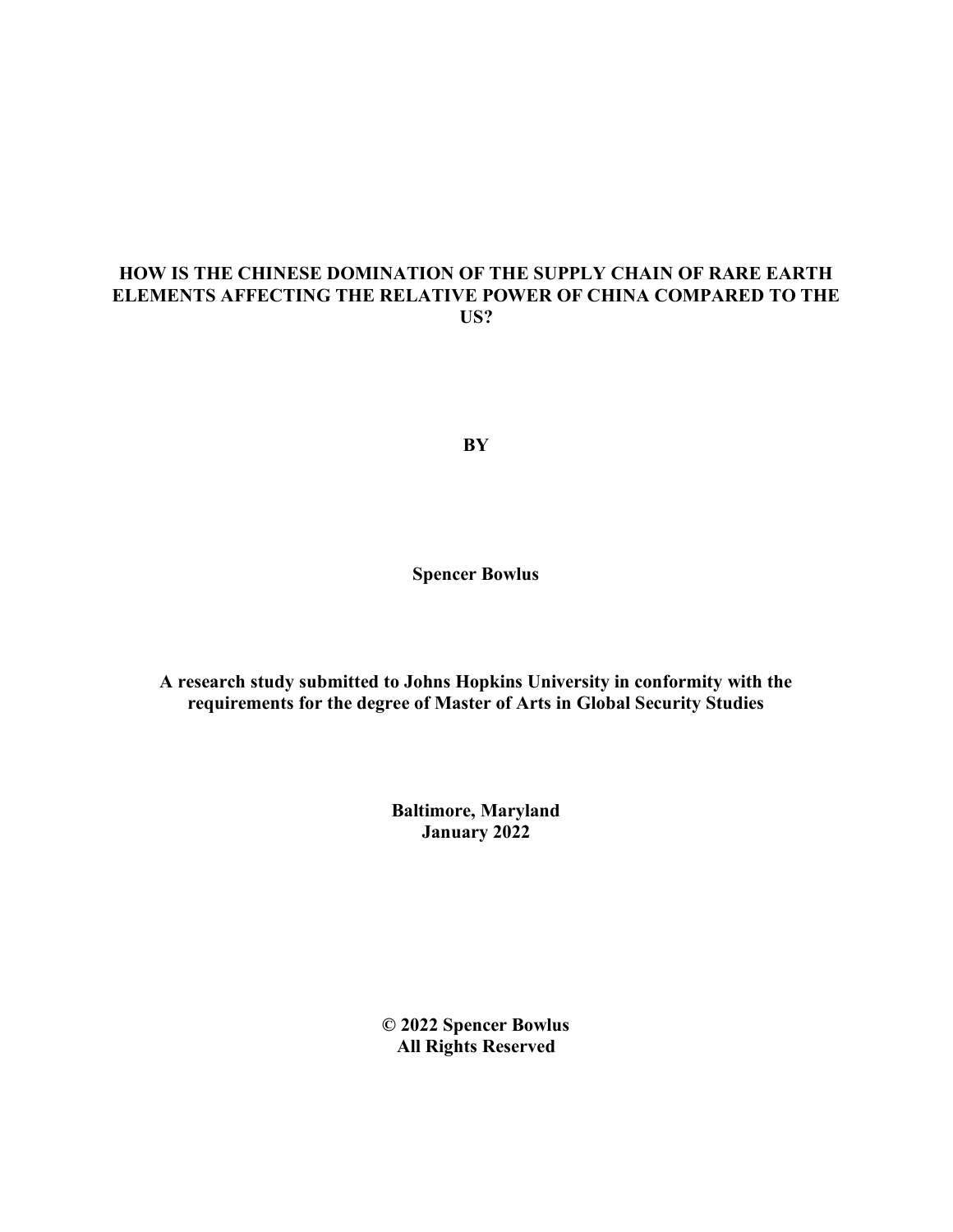#### **Abstract**

Research study assessing whether the Chinese Domination of the Supply Chain of Rare Earth is Affecting the Relative Power of China Compared to the United States. The paper explores the linkage between natural resource monopolies and power. A Literature Review was conducted researching scholarship for Defining Power in International Relations, Technology and Power, Rare Earth Elements in China, Natural Resource Monopolies and US policy regarding rare earth. Five variables were defined and developed to answer the hypothesis. The five variables used in the assessment included the following: Industry, Innovation, Strategic Reserves, Weapons Systems and Research and Development (R&D). The assessment concluded there was clear evidence of China gaining relative power due to its monopoly in rare earth, but the values were not as overwhelming as the author initially expected.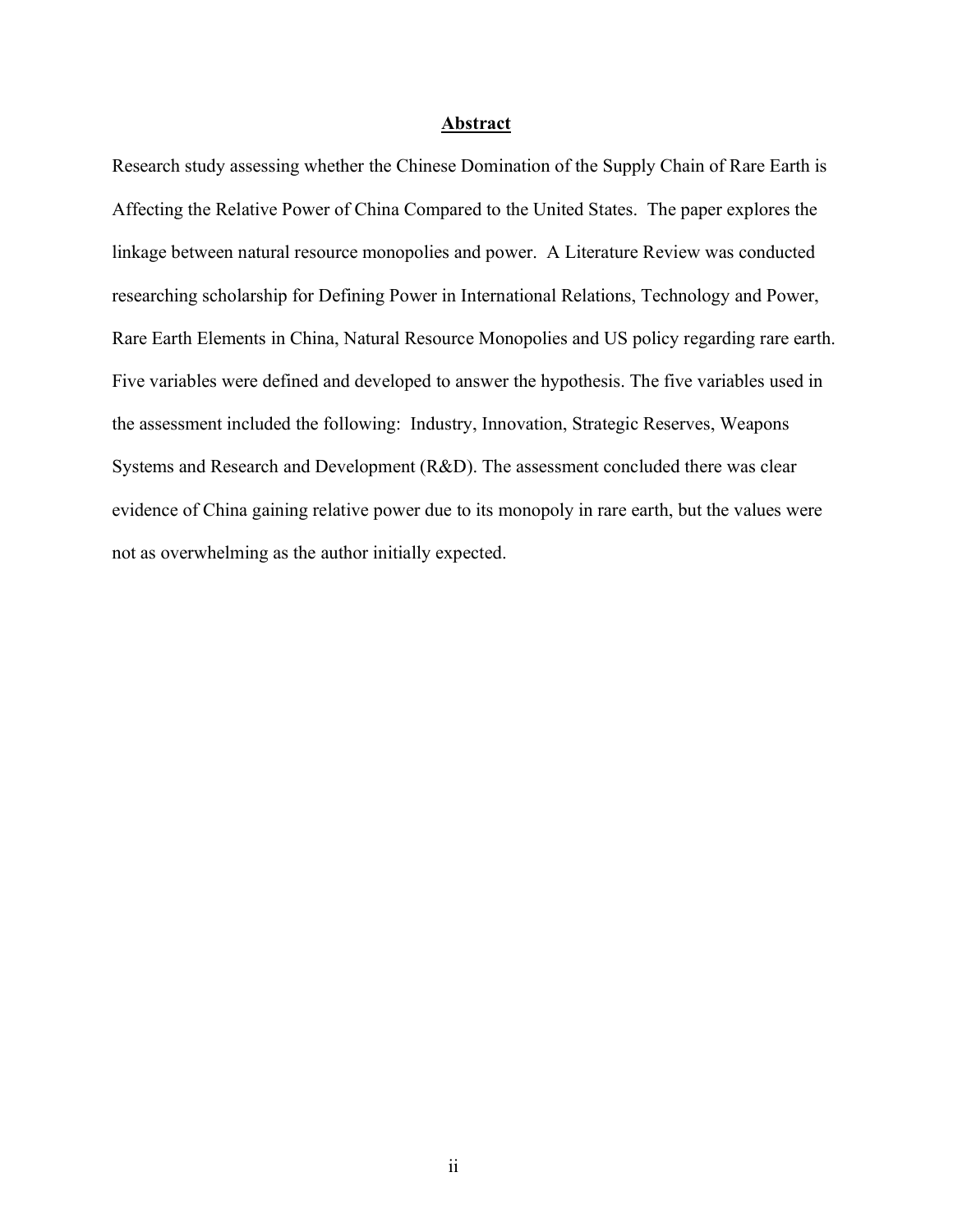# **Table of Contents**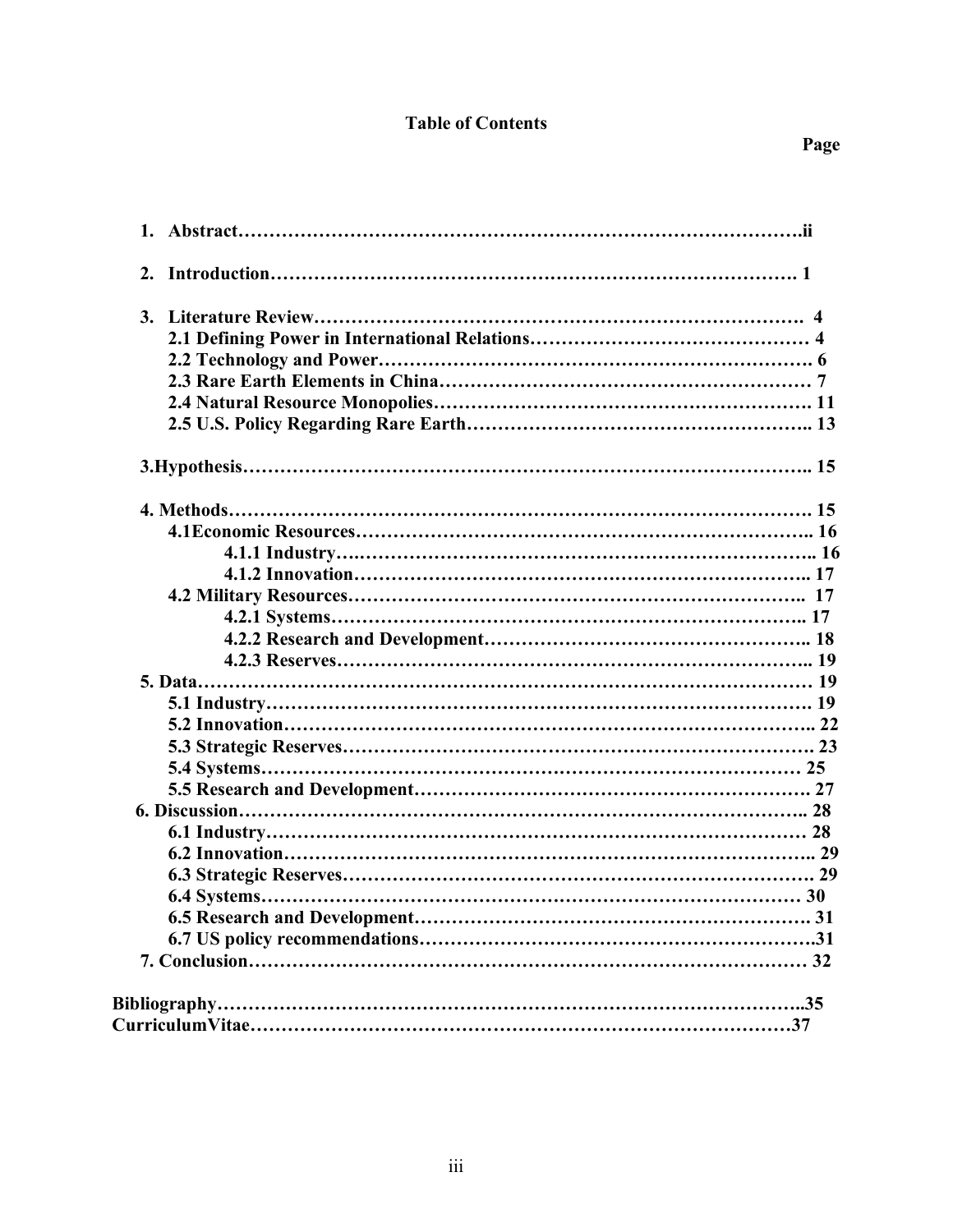# **1 Introduction**

Natural resources, and the drive to secure them, have played a tremendous part in the history of great power politics. It was the search for spices and precious metals that brought about European colonialism. Oil and natural gas powers the industrialized world. It is clear that natural resources are an integral component to driving a state's economy and are critical to the country's overall security. The makeup of these key resources changes overtime as technology advances. While the key resources might have changed, the competition to secure them has not. States will always look after their own interests, and the securing of critical resources for domestic use is at the top of their concerns.

A prime example of this changing interplay between states and natural resources can be seen in rare earth elements (REE). Rare earth elements make up the bottom 17 elements on the periodic table. The common name for this group of elements is somewhat misleading. They are not exactly rare, as the quantity of the elements in the earth's crust is quite large. What makes them rare is the lack of large concentrations of these elements that lend themselves to mining. The low concentration of the elements makes "extraction and processing both difficult and costly."<sup>1</sup> Even with the high cost of REE production, rare earth elements have become integral in the technology of the 21st century. Rare Earth Elements are unique in that they are very light and carry strong electromagnetic properties. They are in almost every modern piece of technology to take advantage of these special qualities, and are used in everything from iPhones to laser

 $1$  Grasso , V. (2013). Rare Earth Elements in National Defense: Background, Oversight Issues, and Options for Congress . *Congressional Research Service* .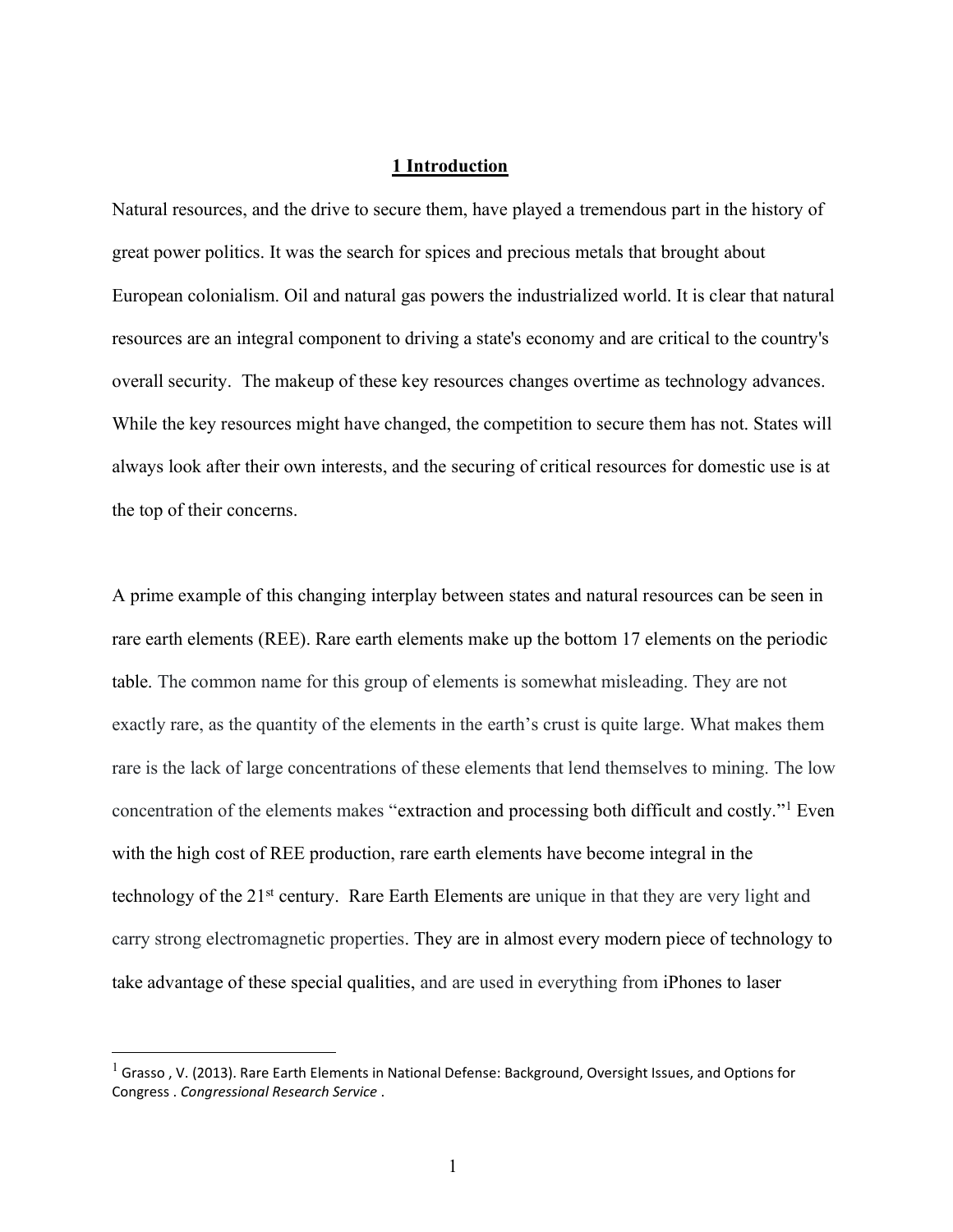targeting weapon systems. The scarcity of these unique properties has dramatically driven up their market value.

The global supply chain of rare earth elements has been dominated by the People's Republic of China, since the early 2000's. This domination is the culmination of many years of strategic planning. Going back to the 1940's, China began putting resources into the study of rare earth. The US was also putting resources into the study of rare earth in the latter half of the 20th century, but was greatly out-funded by China. "China, on the other hand, has established entire laboratories and teams devoted to the study of REEs."<sup>2</sup> China deemed the supply chain of REE's critical to both the national security and economic future of their country, as Chinese leader Deng Xiaoping stated upon his visit to a Chinese rare earth mine, "There is oil in the Middle East; there is rare earth in China."<sup>3</sup>

This research study will examine how this domination of the rare earth supply chain will affect China's relative power. By conducting secondary analysis of documents, the paper will explore the variables pertaining to power, which include industry, innovation, strategic reserves of natural resources, weapons systems and levels of R&D expenditure.

We are at the cusp of a new era of great power competition between the US and China. While still lagging behind the US both economically and militarily, China has a key advantage in this new era of geopolitics. It holds a monopoly over the mining and refining of rare earth elements.

<sup>2</sup>Hurst, Cindy. "China's Ace in the Hole Rare Earth Elements." *Joint Force Quarterly* , no. 59 (2010).

 $3$ Ibid 124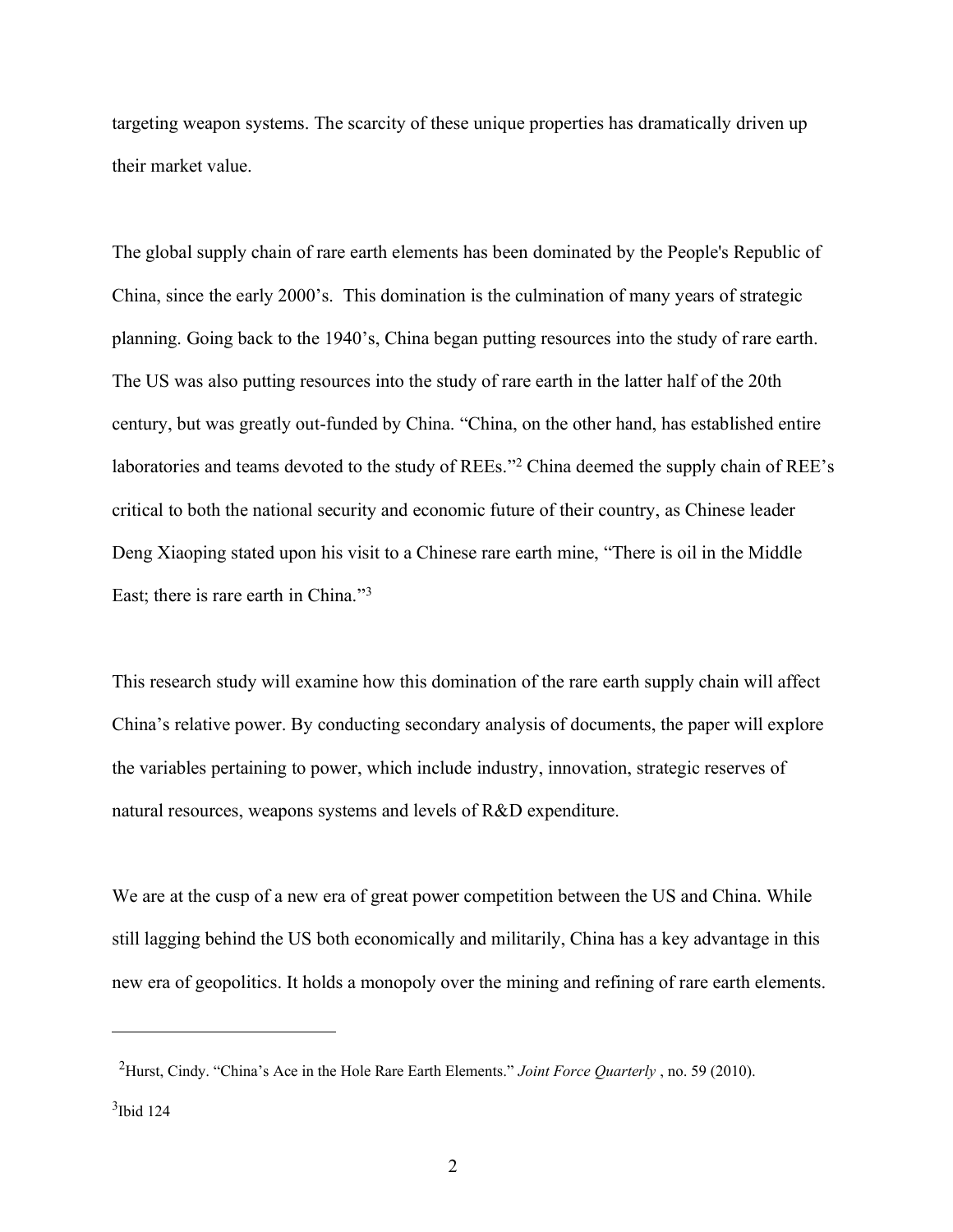The US has been at the top of the international community of states for the last several decades. The fall of the Berlin wall and the breakup of the USSR ended nearly a half century of great power competition. This competition spawned many proxy wars and shaped many of the security threats that we are still dealing with today. The US stands as the last global superpower. However, China is taking strategic steps to increase their relative power in an effort to supersede the US.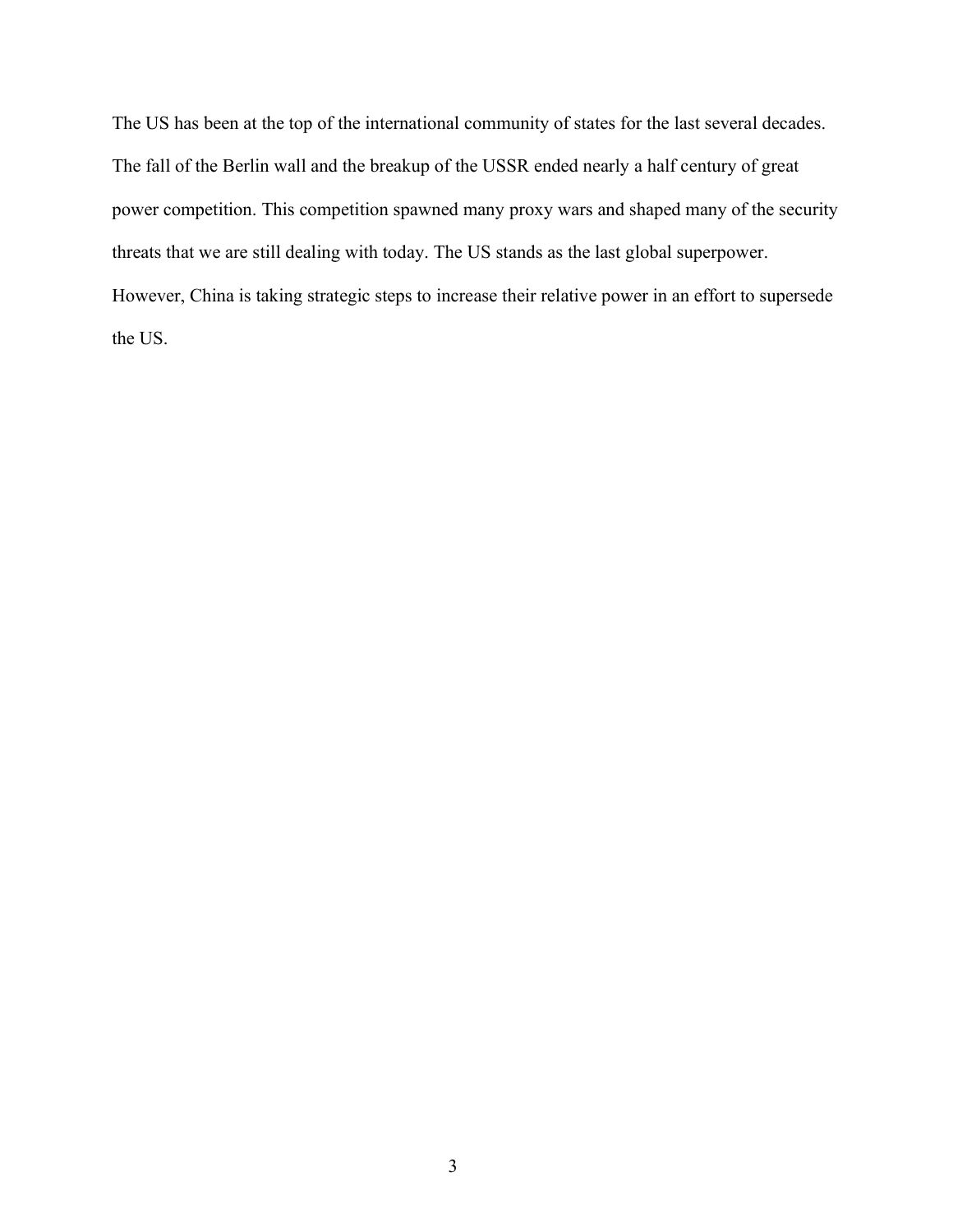### **2 Literature Review**

# **2.1 Defining Power in International Relations (IR)**

The scholarship surrounding the discussion of power in International Relations theory is vast and offers theories and opinions that are often opposed to one another. The research question asks how a natural resource, rare earth elements, can affect the power of a state. What makes this discussion surrounding power complex is that each branch of the international political theory spectrum has a unique idea about its definition. Yet, it is still critical to set up a framework for what 'power' means for this study.

Max Weber's definition is one of the more influential discussions of power in the field of social sciences. Weber's definition of power is, as summarized by Aigerim Raimzhanova, "According to Weber, power is a zero-sum game and is an attribute that derives from the qualities, resources and capabilities of one subject." <sup>4</sup> While this definition allows us to glance at the wider discussion of power, it does little to understand how power is defined by IR theorists.

The scholarship on power in IR defines two main parts of power, "hard" and "soft." The terms were initially constructed by Joseph Nye. However, the basic principles of hard power were defined earlier by the realist scholar Hanz Morgenthau. Morgenthau calls his definition the "elements of the national power approach."<sup>5</sup> This approach, "depicts power as property of states."<sup>6</sup> Essentially, Morgenthau believes that power comes from the resources of the state, such

<sup>4</sup> Raimzhanova, A. (2015). POWER IN IR:HARD,SOFT, AND SMART. *Institute for Cultural Diplomacy and the University of Bucharest*.

 $<sup>5</sup>$  Ibid 3</sup>

<sup>6</sup> Ibid 3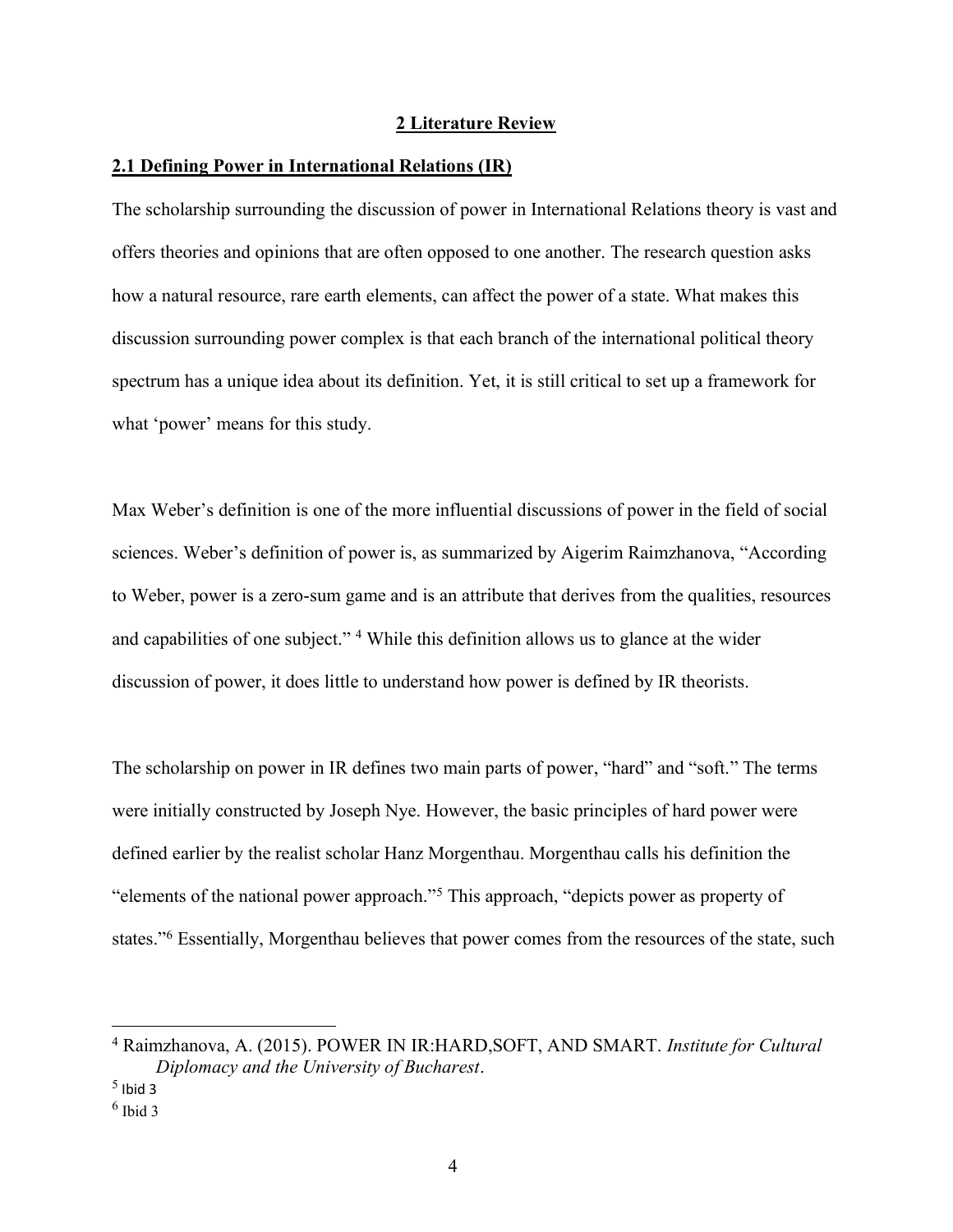as the "level of military expenditure, size of the armed forces, gross national product, size of territory, and population."<sup>7</sup> While natural resources play a large part in the economic security of a nation, it is rarely discussed by Morgenthau and other IR scholars. However, natural resources play a key role in Morgenthau's definition as they directly contribute to the GNP and military aspects of his definition of power as a state cannot build the guns and ships it needs without first having the steel to do so.

Natural resources also play a role in soft power. Abraham Kaplan argues that soft power, in its simplest form, is the ability of a nation to influence others without resorting to force. Kaplan uses his "relational power approach," which "depicts power as an actual or potential relationship."<sup>8</sup> Where Morgenthau sees power as the combined resources of the state, Kaplan believes that power is a state's ability to exercise influence over others. Moreover, Joseph Nye expands on Kaplan's idea that power is a relationship by noting that while most policy decisions are still based on the idea that the military is the ultimate use of power, there is a trend towards a diffusion of power.<sup>9</sup> As Nye states, "at least five trends have contributed to this diffusion of power: economic interdependence, transnational actors, nationalism in weak states, the spread of technology and changing political issues."<sup>10</sup> It is in this diffusion of power where scholars must consider that REE's, a key natural resource, could play a major role in soft power, particularly in the spread of technology and economic interdependence.

<sup>7</sup> Ibid 3

<sup>8</sup> Ibid 3

<sup>9</sup> Nye, J. (1990). Soft Power. *Foreign Policy* , *80*.

 $10$  Ibid  $160$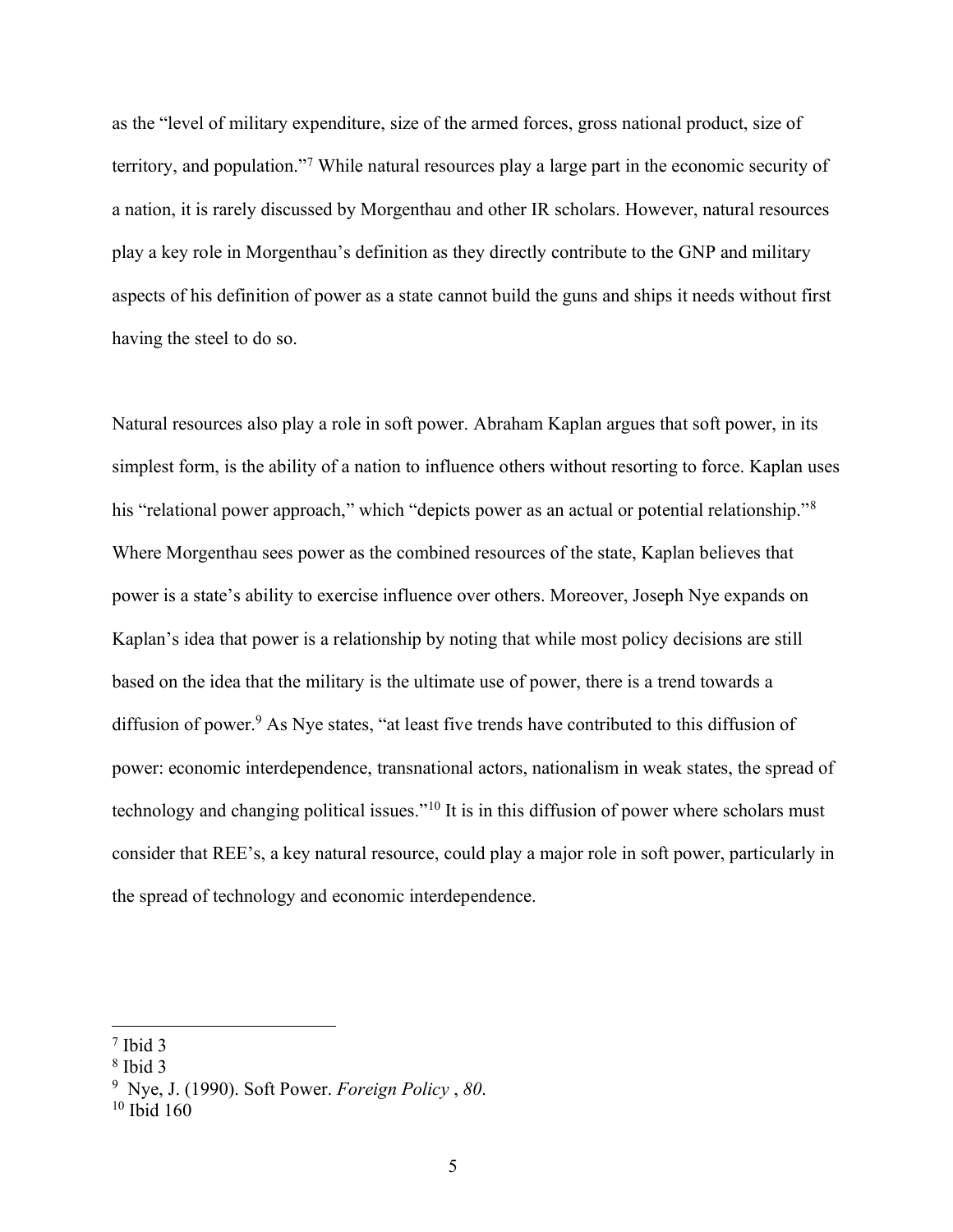## **2.2 Technology and Power**

Ricardo Hausmann puts it best, "In economics, it is widely accepted that technology is the key driver of economic growth of countries, regions and cities. Technological progress allows for the more efficient production of more and better goods and services."<sup>11</sup> Hausmann's idea is not unique to him, as the idea that technology drives growth is widely accepted. In fact, Zia Qureshi argues that, "Technology-enabled innovation is the major spur to productivity growth."<sup>12</sup> Qureshi does not dispute Hausmann's idea, rather he gives more insight into what specific part of economic growth technology affects.

Technology has greatly reduced the cost of information sharing. According to Joseph Nye, "The current information revolution, sometimes called "the third industrial revolution," is based on rapid technological advances in computers and communications."<sup>13</sup>To Nye, access to information is a major aspect of soft power. He states that, "Information can often provide a key power resource, and more people have access to more information than ever before."<sup>14</sup> This diffusion of information has changed the way power is projected; Nye argues that a navy, while helpful for patrolling sea routes, "(does) not provide much help on the internet."<sup>15</sup> Technology has changed the way soft power is projected; however, technology's role in hard power should not be overlooked.

 $11$ Hausmann, Ricardo, and José Domínguez . "Knowledge, Technology and Complexity in Economic Growth." Real Colegio Complutense. Accessed November 1, 2021. https://rcc.harvard.edu/knowledge-technology-andcomplexity-economic-growth.

<sup>12</sup>Qureshi, Zia. "Technology and the Future of Growth: Challenges of Change." *Brookings* , February 25, 2020.

<sup>13</sup> Nye, Joseph S. 2014. The Information Revolution and Soft Power. Current History 113(759): 19-22  $14$  Ibid

 $15$  Ibid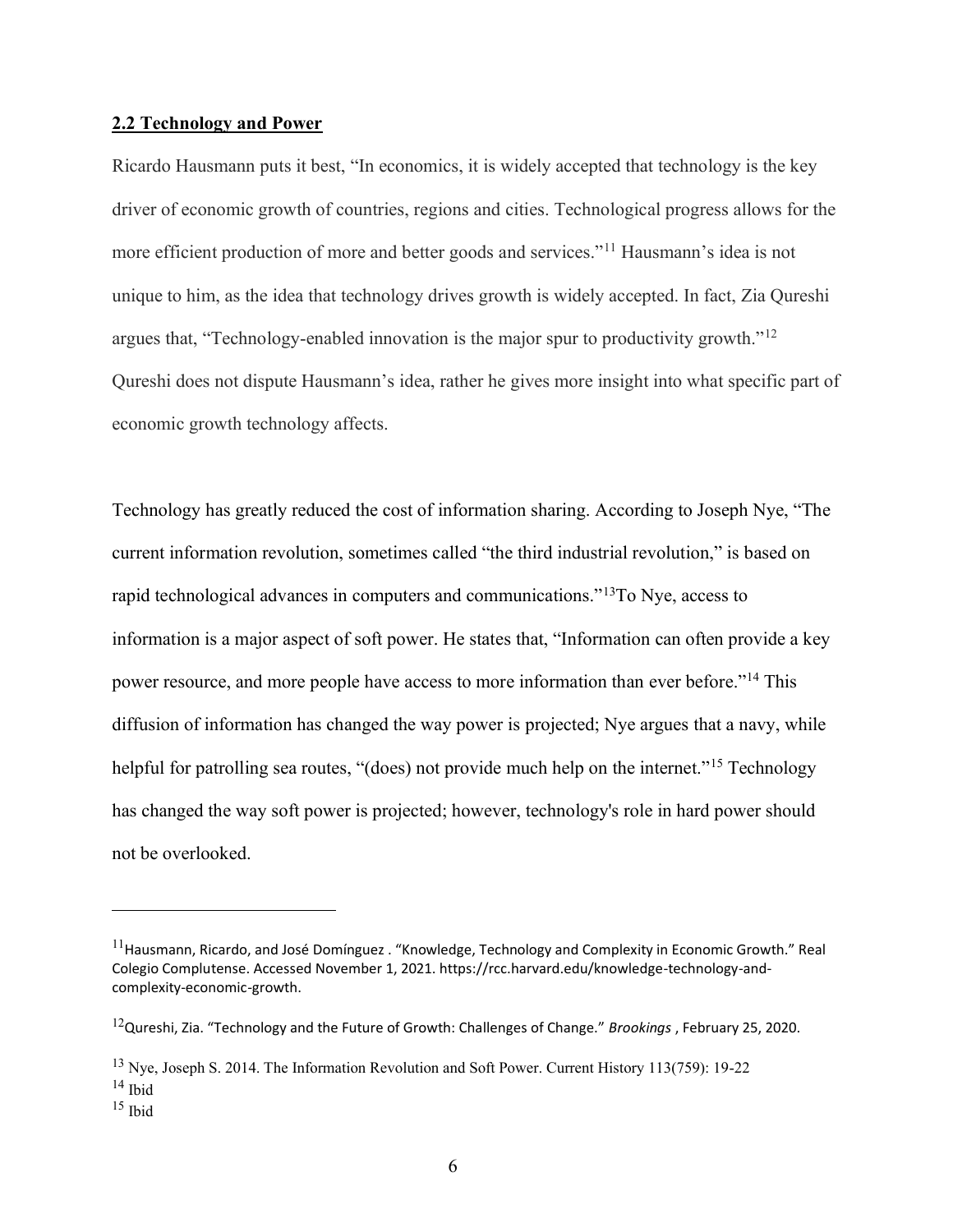Technology in war, and the key position it holds, seems to be apparent, but it is downplayed or completely overlooked in some scholarships. Warren Chin in his International Affairs article writes, "Clausewitz missed the importance of technology as a variable in his analysis of war."<sup>16</sup> While Chin points to Clausewitz's omission, he also explains how it could be overlooked. Chin states, "The omission is understandable, because the history of war is characterized by long phases of technological stagnation punctuated by occasional spasms of revolutionary change caused by a variety of forces."<sup>17</sup> Alex Roland of the Foreign Policy Research Institute would likely agree that Clausewitz deserves a pass for his omission and argues that "Technology shapes *warfare*, not war. War is timeless and universal."<sup>18</sup> Technology does not change the nature of war, it only changes the way it is fought. But military power is only one aspect of power, and the economy of a country is just as much an aspect of its power as its ability to field a military force, and technology is the main driver of both.

#### **2.3 Rare Earth Elements in China**

The scholarship discussions surrounding rare earth in China are often one of alarm and a call to action. This tone is expressed not only in the scholarship, but also in the views of the states that

<sup>16</sup> Warren Chin, Technology, war and the state: past, present and future, *International Affairs*, Volume 95, Issue 4, July 2019, Pages 765–783, <https://doi.org/10.1093/ia/iiz106>  $17$  Ibid

<sup>18</sup> Roland, Alex. "War and Technology." *Foreign Policy Research Institute* , February 27, 2009.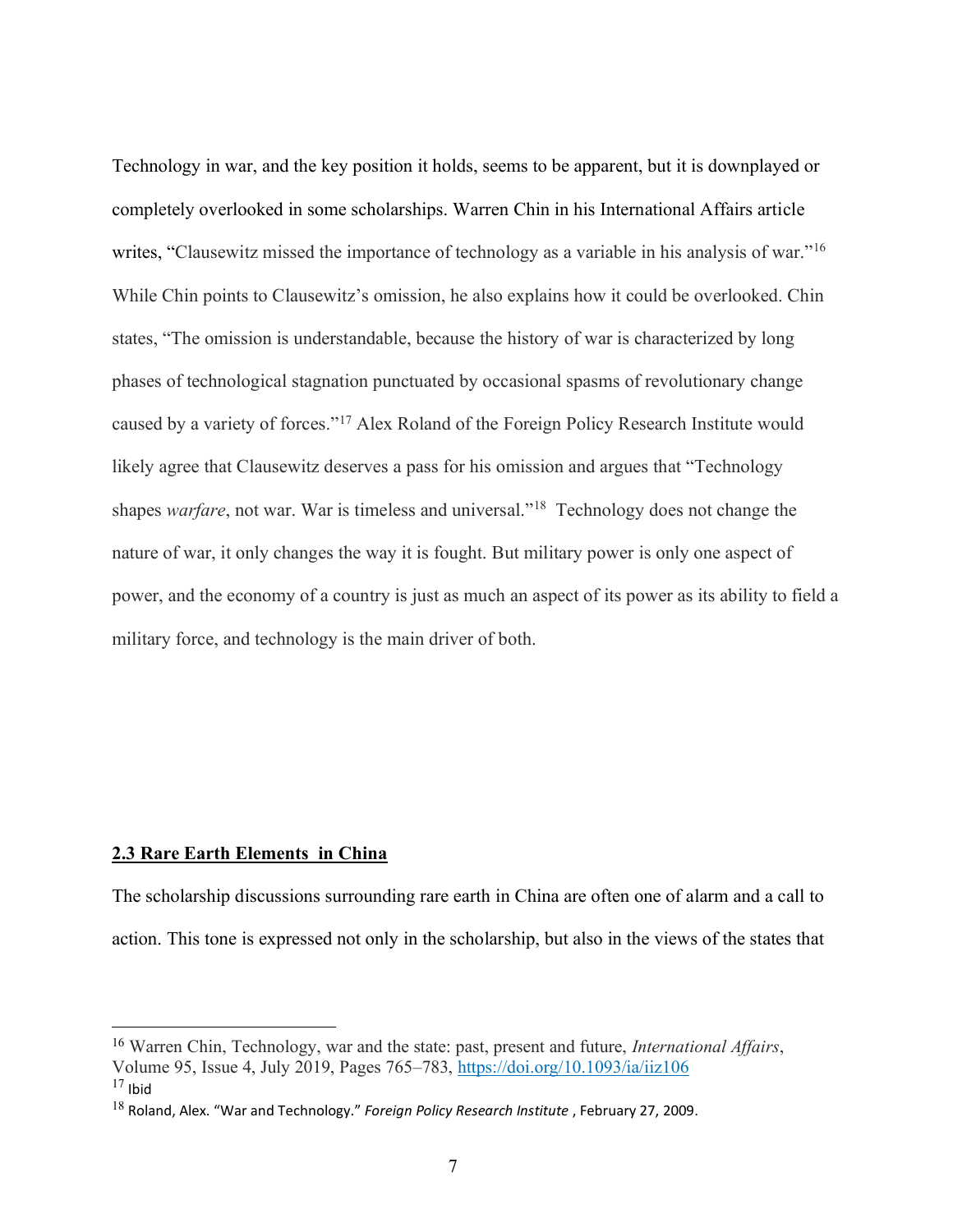have become dependent upon Chinese rare earth. As Nicholas Jepson states in his essay*, "*The narrative usually attached to discussion of rare earths is one of aggressive Chinese mercantilism in the service of geo-political goals and apparent Western complacency and vulnerability."<sup>19</sup> The panic of the dependent states is not without cause, as China has a virtual monopoly over all aspects of the rare earth supply chain. Jepson continues by stating, "China now accounts for 97% of the world's rare earth mining. It enjoys similar dominance at all points of the supply chain up to the manufacturing stage."<sup>20</sup> China has been transparent with their objective to monopolize this resource. As stated by China's former President Jiang Zemin in 1999, China will " Improve the development and application of rare earth, and change the resource advantage into economic superiority."<sup>21</sup> China did not always have a monopoly over rare earth, as stated by the American Geoscience institute, "in 1993, 38 percent of world production of REEs was in China, 33 percent was in the United States, 12 percent was in Australia, and five percent each was in Malaysia and India."<sup>22</sup> The reason for the drop off of rare earth mining in countries outside of China is twofold, lower labor cost and environmental concerns. A World Affairs article noted, "the decline in U.S industry was due in part to lower labor costs in China, combined with environmental issues at the Mountain Pass Mine."<sup>23</sup> The Mountain Pass Mine was an open pit

<sup>19</sup> Jepson, Nicholas. "A 21st Century Scramble: South Africa, China and the Rare Earth Metals Industry." *South African Institute of International Affairs* , March 2012.

 $20$  Ibid 6

<sup>21</sup> Kalantzakos, Sophia. *China and the Geopolitics of Rare Earths*. New York, NY, United States of America: Oxford University Press, 2018.

<sup>22</sup> *"What Are Rare Earth Elements, and Why Are They Important?" American Geosciences Institute, February 1, 2018.https://www.americangeosciences.org/critical-issues/faq/what-are-rare-earth-elements-and-why-are-theyimportant.* 

<sup>&</sup>lt;sup>23</sup>Butler, C. (2014). Rare Earth Elements: China's Monopoly and Implications for U.S. National Security. *Fletcher Forum of World Affairs* , *38*.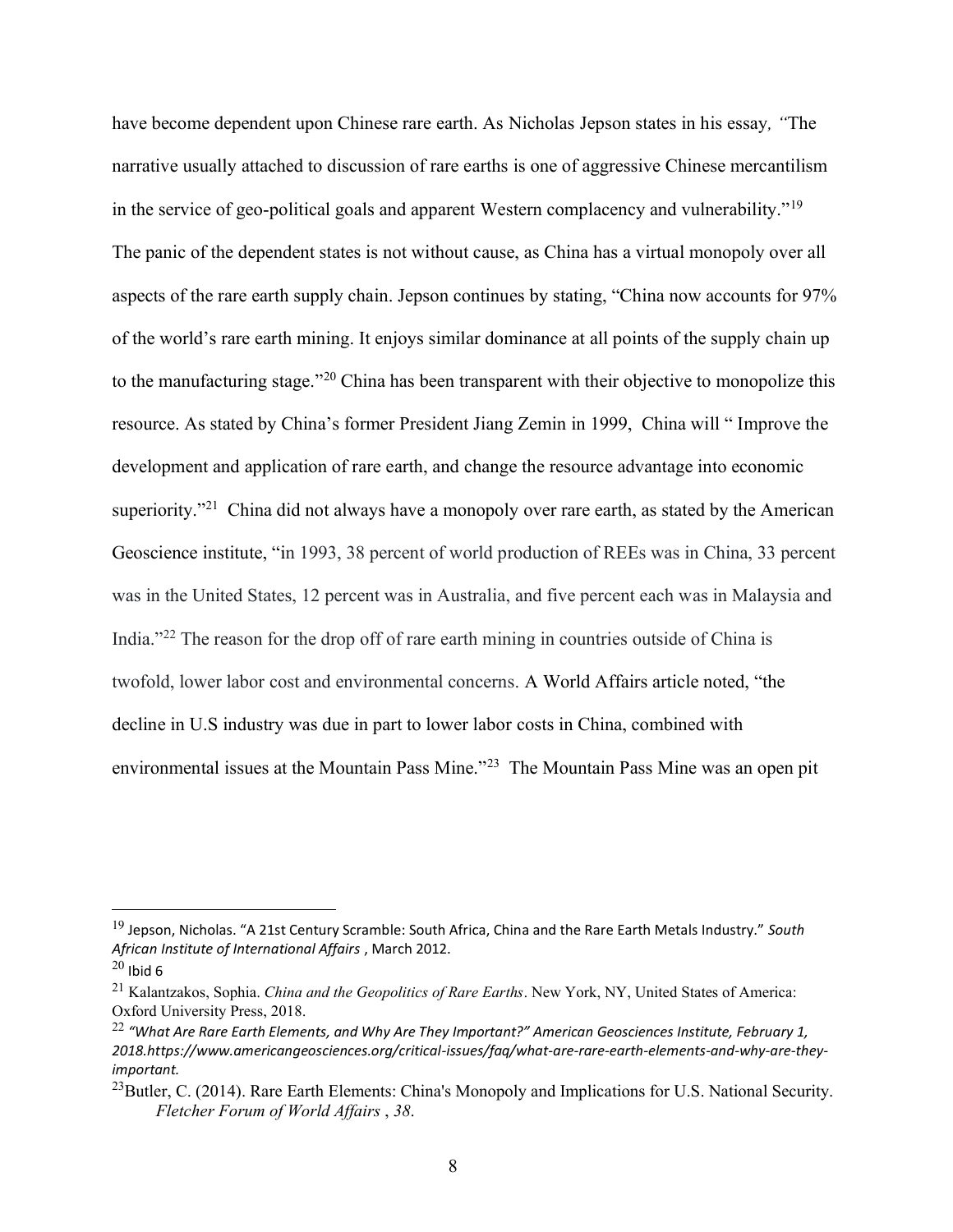mine of rare earth elements in California, but closed in 2002 because of environmental concerns. The mine was sold and reopened in 2008. The government of China currently holds a 8% stake.<sup>24</sup> The scholarship is very unified in their account of China's complete domination of the rare earth supply chain. Where they differ is how this domination affects the power of the US. Most scholars agree that the Chinese domination of the REE supply chain threatens both the military and economic security of the US. While the scholarship agrees that these two security aspects are important, they disagree on which one is the most important. Candace [Rondeaux,](https://www.worldpoliticsreview.com/authors/2516/candace-rondeaux) believes that the economic security aspect is the most important. She states that, "There is no debating that the coming shift to electric vehicles and greater reliance on renewable energy will drive up competition over rare earths…The only real question is how the rest of the world outside China. and especially the U.S. is going to cope with the coming competition over rare earths."<sup>25</sup> [Rondeaux](https://www.worldpoliticsreview.com/authors/2516/candace-rondeaux) focuses on how REE's, or the lack of them, would affect the manufacturing capabilities of the US. Christine Parthemore, who still focuses on manufacturing, believes that the supply chain of rare earth will affect the energy industry in the US more. She writes that, "Governments around the world are promoting a more sustainable, lower carbon energy paradigm that includes increasing adoption of renewable energy sources….rare earths are critical to manufacturing wind turbines, solar energy systems and efficient batteries." <sup>26</sup>

<sup>&</sup>lt;sup>24</sup> "Mountain Pass Rare Earth Mine, San Bernardino County, California, USA." NS Energy. Accessed November 3, 2021. https://www.nsenergybusiness.com/projects/mountain-pass-rare-earth-mine/.

<sup>25</sup> Rondeaux, Candace. "The Coming Battle Over Rare Earths." *World Politics Review* , March 5, 2021.

<sup>26</sup> Parthemore, C. (2011). Elements of Security: Mitigating the Risks of U.S. Dependence on Critical Minerals. *Center for a New American Security*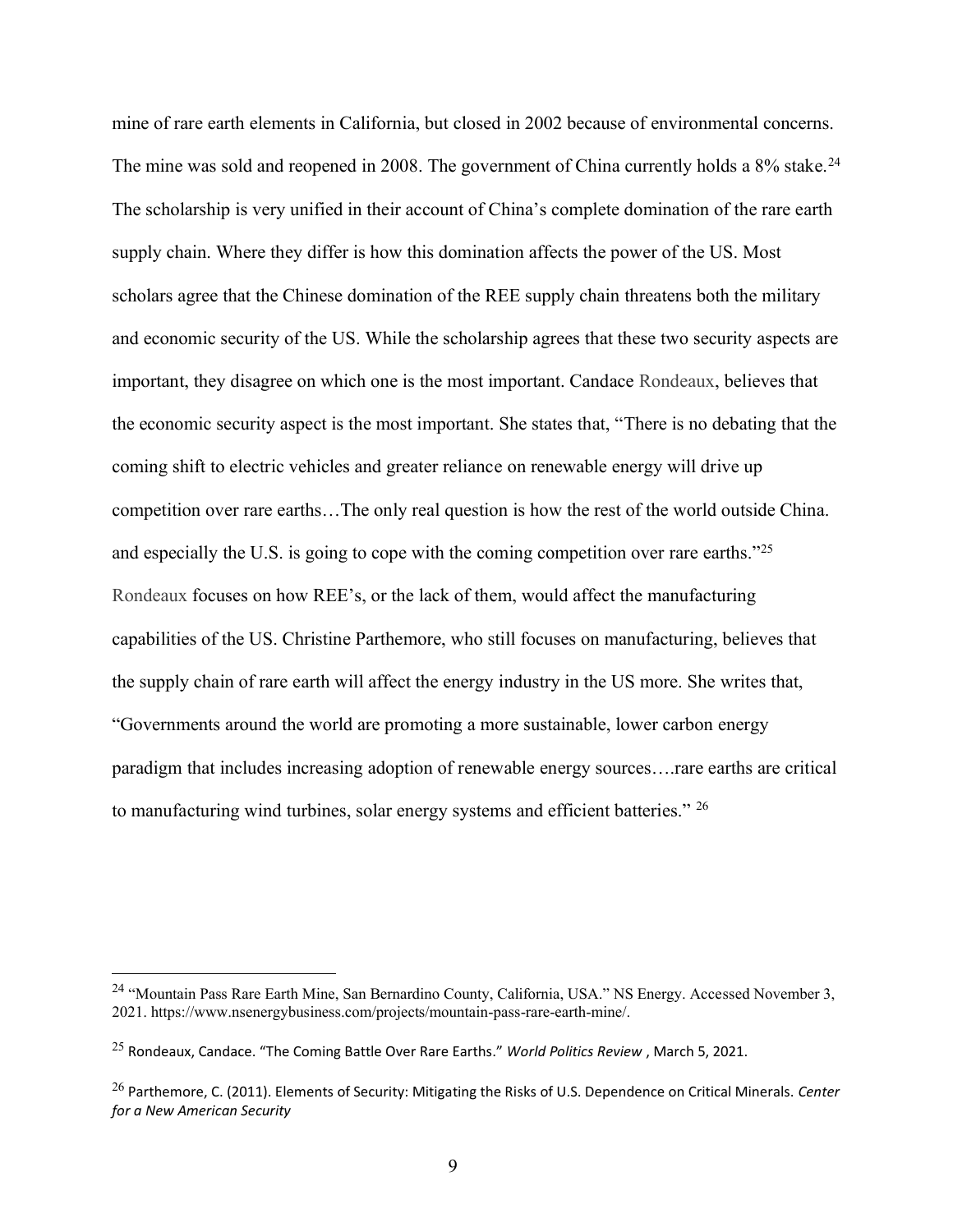No scholarship denies the importance of REE's for the economic security of the US. However, most scholarship focuses on the potential effects to the development and manufacturing of military technology. Nicholas Sanders puts the issue into perspective, he states, "Without rare earth metals, missiles and smart bombs would not hit targets and satellite communication systems would not work."<sup>27</sup>Ryan Carpenter agrees with Sanders sentiment, Carpenter takes it a step further and describes a nightmare scenario where "it is not too imaginative to envision a situation in which China halts rare earth exports at a time when the U.S. military is engaged in a mission that requires heavy use of rare**-**earth-dependent weapons systems."<sup>28</sup>

The concern that the scholarship raises on the issues of Chinese domination of the supply chain are poignant. Differences begin to emerge in the voice of the scholarship when it comes to addressing the challenges of the Chinese REE monopoly. Sander's believes that Congress must do more to secure domestic supply. As he writes, "In my view, fostering and supporting the development of domestic rare earth metal sources is the rational and prudent risk mitigation approach."<sup>29</sup> The development of a domestic rare earth industry seems not only the most prudent move, but also the most likely to occur. However, there are risks involved with the reinvigoration of the industry. The environmental impact of rare earth mining is chief among these risks. As laid out by Carpenter, "Despite the many benefits of having a reliable domestic industry for rare earth supplies, serious dangers are created during rare earth mining. Although not radioactive

 $27$  Sanders, Nicholas. "A RESPONSE TO RYAN P. CARPENTER'S 'THE BOTTOM OF THE SMART WEAPON PRODUCTION CHAIN: SECURING THE SUPPLY OF RARE EARTH ELEMENTS FOR THE U.S. MILITARY' ." *Public Contract Law Journal* 41, no. 4 (2012).

<sup>&</sup>lt;sup>28</sup> Carpenter, Ryan. "THE BOTTOM OF THE SMART WEAPON PRODUCTION CHAIN: SECURING THE SUPPLY OF RARE EARTH ELEMENTS FOR THE U.S. MILITARY." *Public Contract Law Journal* 41, no. 2 (2012).

<sup>29</sup> Sanders, Nicholas. *Public Contract Law Journal*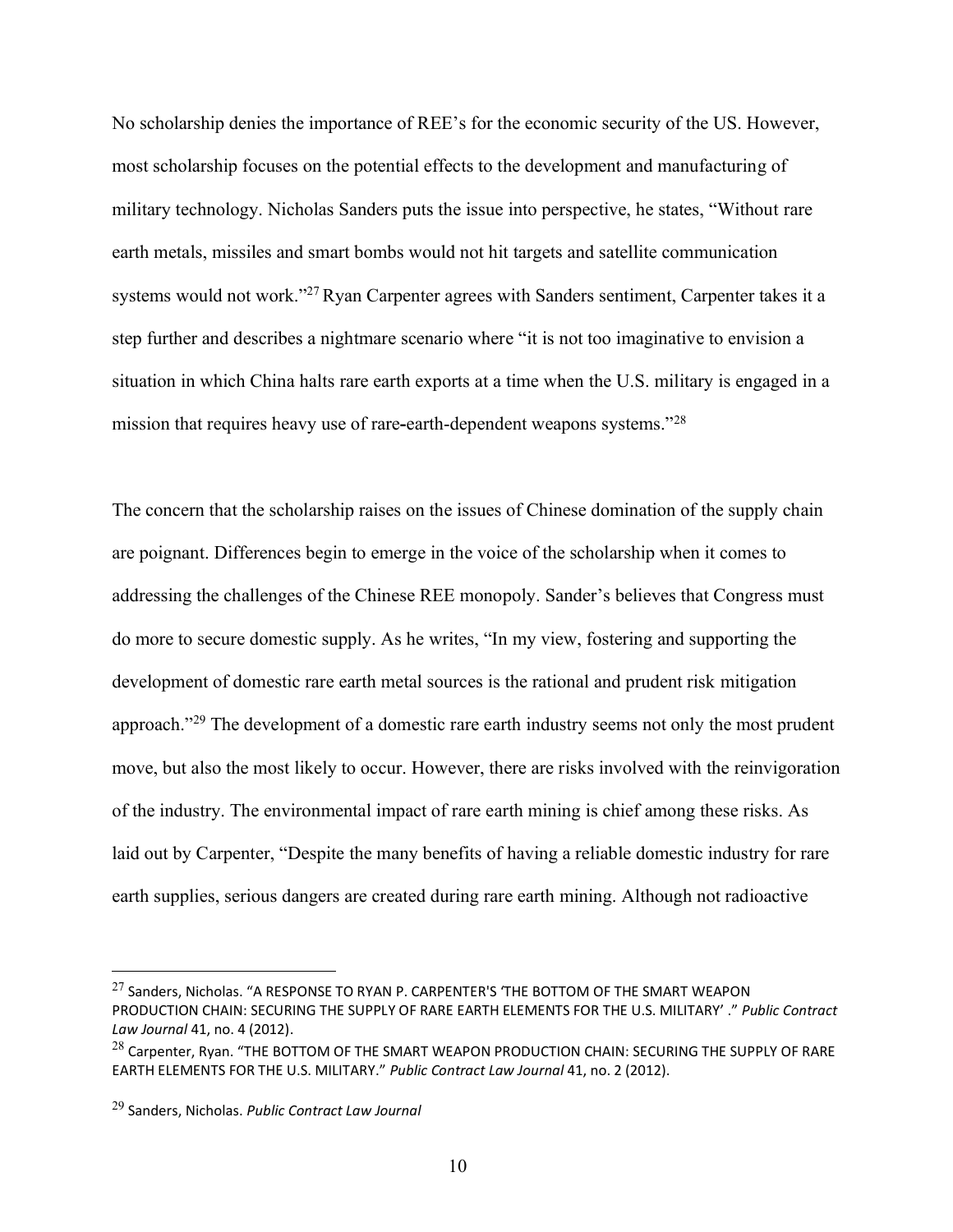themselves, rare earth element deposits are almost always found with varying levels of the radioactive element."<sup>30</sup> As stated previously, one of the main causes of the shutdown of the US Mountain Pass Mine was environmental degradation.

## **2.4 Natural Resource Monopolies**

Predicting how China will choose to use their monopoly of REE's is difficult; but we can look at the scholarship for other resource cartels to see how a more aggressive China policy might play out. The Organisation for Economic Co-operation and Development (OECD) defines a cartel as "firms (that) create a formal agreement to raise or fix prices and to reduce output in order to increase profits."<sup>31</sup> Cartels have existed throughout history, in industries such as steel, railroad and transportation. One of the most powerful recent iterations of a resource cartel is OPEC. The purpose of OPEC is to "control oil output in order to influence prices."<sup>32</sup> During the 1970's, in response to the US support of Israel during the Yom-Kippur war, OPEC embargoed oil exports to the US. Supply shortages resulted and oil prices rose. This embargo caused, "a shift in global political and economic power as now the OPEC countries (largely centered in the Middle-East) could influence powerful nations such as the UK and U.S by manipulating oil supplies."<sup>33</sup> The turmoil that the event caused was significant. As OPEC did not have a complete resource monopoly, the US and other embargoed countries were able to obtain oil from other sources. The monopoly China has in rare earth appears to be more complete, and

<sup>30</sup> Ryan P. Carpenter: Public Contract Law Journal

 $31$ "Oil and Gas Industry: A Research Guide: Organizations and Cartels." Research Guides. Library of Congress. Accessed November 2, 2021. https://guides.loc.gov/oil-and-gas-industry/organizations.

 $32$  Ibid

<sup>&</sup>lt;sup>33</sup> Lyndon, G, and Jason Donev. "Oil Crisis of the 1970s." Oil crisis of the 1970s . Energy Education. Accessed November 2, 2021. https://energyeducation.ca/encyclopedia/Oil\_crisis\_of\_the\_1970s.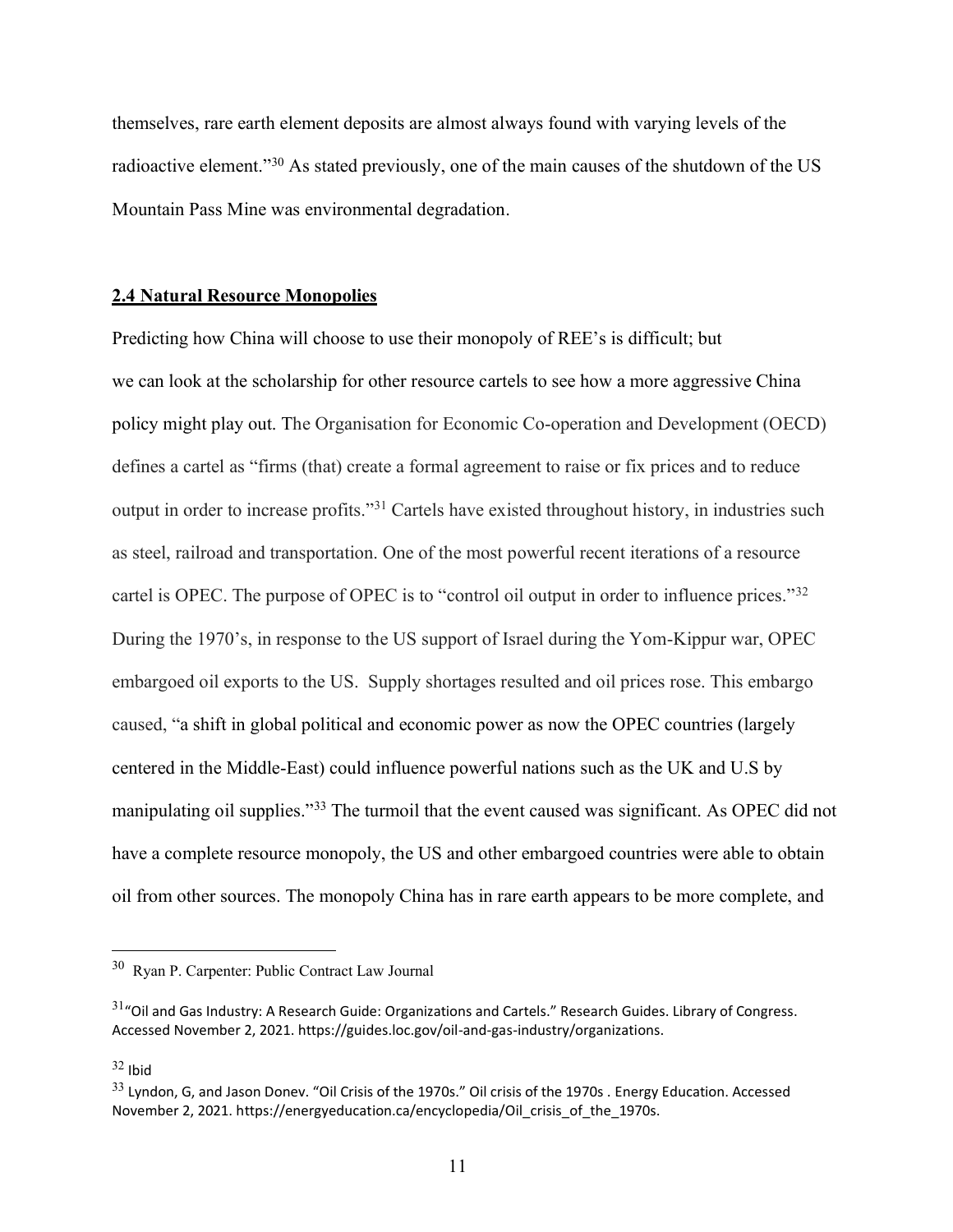an embargo could be more devastating than the oil crisis of 1970. China, as stated previously, has cut exports, but has not embargoed rare earth exports to the US. If tensions continue to rise between the two countries, an embargo could be implemented as it was in Japan in 2010 when China used their monopoly to coerce a country to comply with their will.

China used their monopoly in the past to force countries into compliance with their will. On Sept. 7, 2010, a Japanese Coast Guard vessel in the East China Sea spotted a large Chinese fishing vessel off the coast. It was not the first time Chinese boats encroached into an area governed by Japan. The Japanese claimed these East China Sea islands in 1895 when the country annexed them following the Sino-Japanese War. China also asserted claims to these islands. The fishing boat repeatedly rammed the Japanese Coast Guard vessels. Japan arrested and later released the crew. The fishing boat captain was held for trial. Exactly two weeks later, on Sept. 21, authorities of Japan's Ministry of Economics, Trade and Industry learned that China had refused to fill Japanese orders for RE elements. These elements were the exact materials required for Japan's high-tech industry and were mainly produced in China. No other country reported such delays.<sup>34</sup> As stated by Keith Bradsher in a New York Times article, "Sharply raising the stakes in a dispute over Japan's detention of a Chinese fishing trawler captain, the Chinese government has blocked exports to Japan of a crucial category of minerals used in products like hybrid cars, wind turbines and guided missiles."<sup>35</sup> A few days later, Japan released the captain. Restricting RE was an affective move of China to escalate the political conflict between the two

<sup>34</sup> Abraham, David S. *The Elements of Power: Gadgets, Guns, and the Struggle for a Sustainable Future in the Rare Metal Age.* New Haven: Yale University Press, 2016.

 $35$  Bradsher, Keith. "Amid Tension, China Blocks Vital Exports to Japan." The New York Times, September 23, 2010. https://www.nytimes.com/2010/09/23/business/global/23rare.html.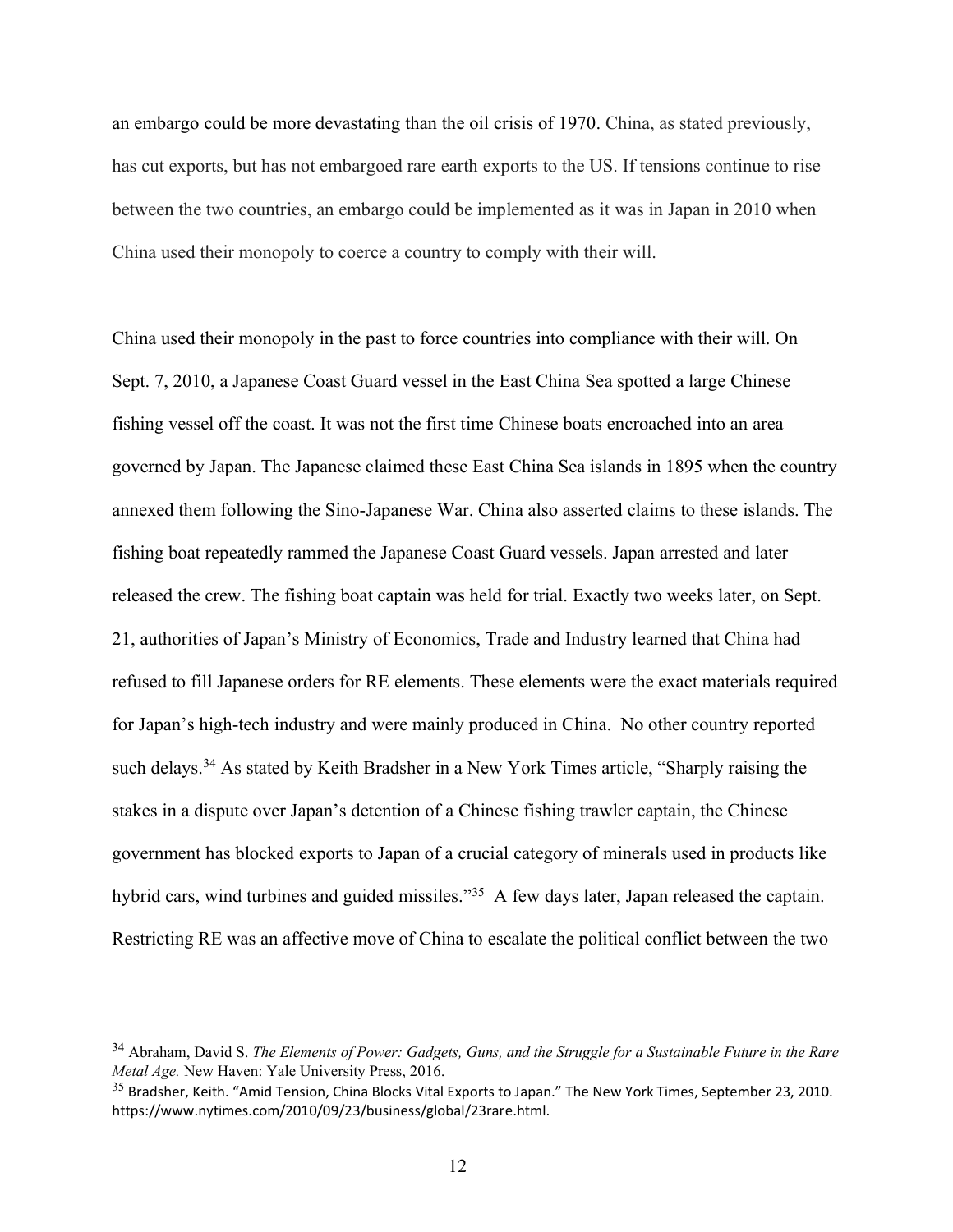countries without the use of force. This move by China served as a wakeup call to the rest of the world.

In 2012 the US along with the EU (European Union) and Japan filed a complaint with the World Trade Organization (WTO) against China. This dispute was over China's manipulation of the rare earth supply chain by lowering export quotas, which created a spike in world prices for rare earth and caused disruption in the global market. The WTO dispute settlement panel found in favor of the US position that China had wrongly imposed export quotas on rare earths to manipulate world markets. 36

# **2.5 US Policy Regarding Rare Earth**

For some time, the US was content to let China control the rare earth trade. Recent concerns over this apathy has pushed the US government to take action. In 2010, Congressman Mike Coffman introduced a bill that would "reestablish a competitive RE minerals production industry, a domestic RE processing…RE-based magnet production industry and supply chain"<sup>37</sup> for the purposes of national defense. The bill died in committee. One year later, Senator Lisa Murkowski, alarmed at the natural resource scarcity and its impact on defense and security, introduced the Critical Minerals Policy Act in 2011. It, too, died in committee. Since then, close to a dozen bills have been introduced in Congress, but legislative attempts to respond to the United States' dependence on foreign imports from China have yet to produce results.

<sup>36</sup> "United States Wins Victory in Rare Earths Dispute with China: WTO Report Finds China's Export Restraints Breach WTO Rules," n.d. https://ustr.gov/about-us/policy-offices/press-office/press-releases/2014/March/USwins-victory-in-rare-earths-dispute-with-China.

<sup>37</sup> The Restart Act(H.R.4866) 2010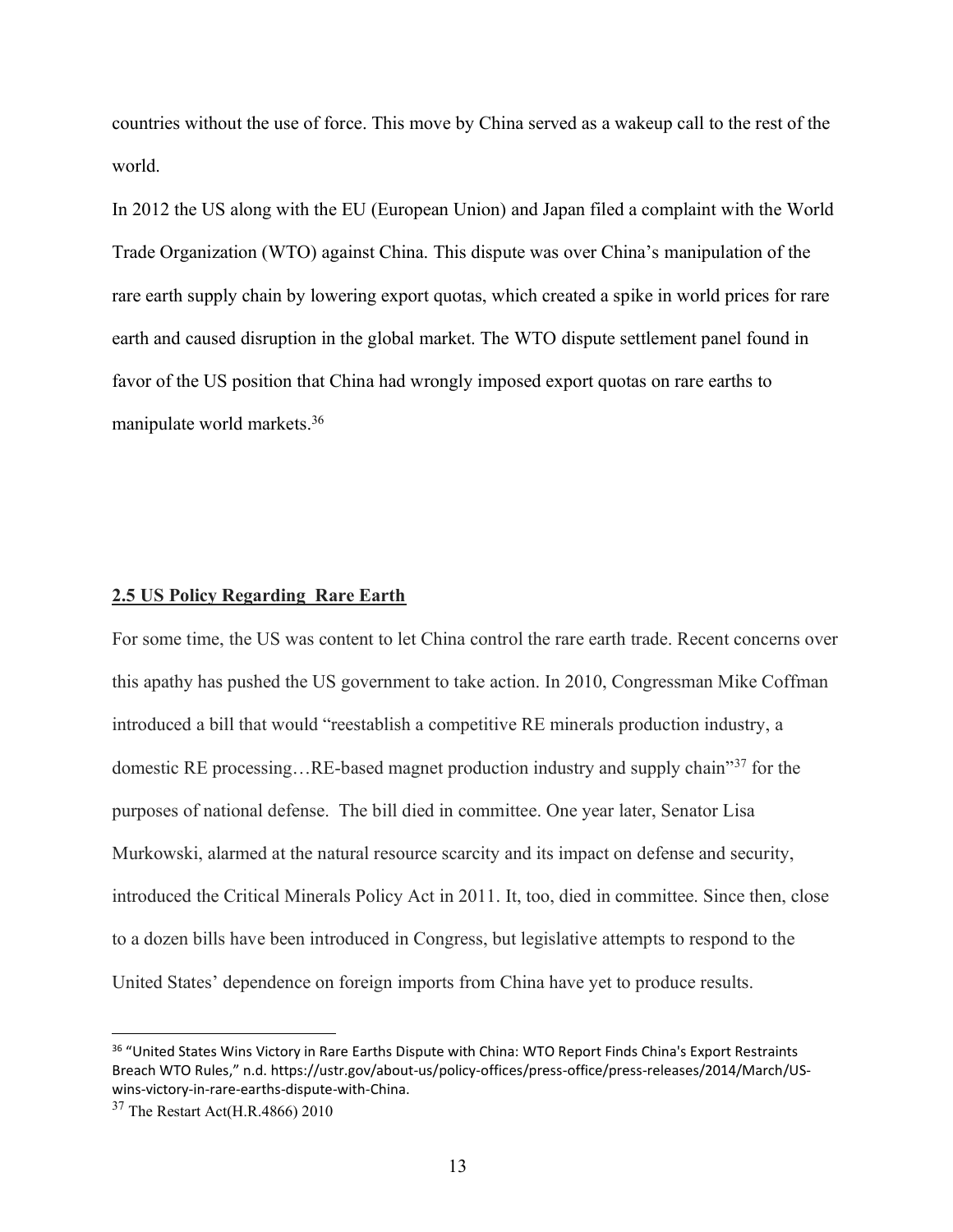Ten years after Congressman Coffman's legislation failed, President Trump signed an executive Order "Addressing the Threat to the Domestic Supply Chain from Reliance on Critical Minerals from Foreign Adversaries and Supporting the Domestic Mining and Processing Industries."<sup>38</sup> In this order, he specifically addressed one country, China, as an "adverse foreign government" whose monopoly on rare earth must be reduced for "our national security, foreign policy and economy require a consistent supply of these minerals."<sup>39</sup> The President declared this as a national emergency.

Five months later, President Biden addressed in his Executive Order policy changes in protecting "America's Supply Chain" and ordered his administration to seek outside shareholders of "industry, academia, non-government organizations, labor unions and State, local and Tribal governments" to "revitalize and rebuild domestic manufacturing capacity, maintaining America's edge in research and development."<sup>40</sup>

.

<sup>&</sup>lt;sup>38</sup> Federal Register, Publication Date 10/05/2020. Executive Office of the President, Executive Order 13953

 $39$  Ibid

 $^{40}$  Federal Register, Publication Date 03/01/2021, Executive Office of the President, Executive Order 14017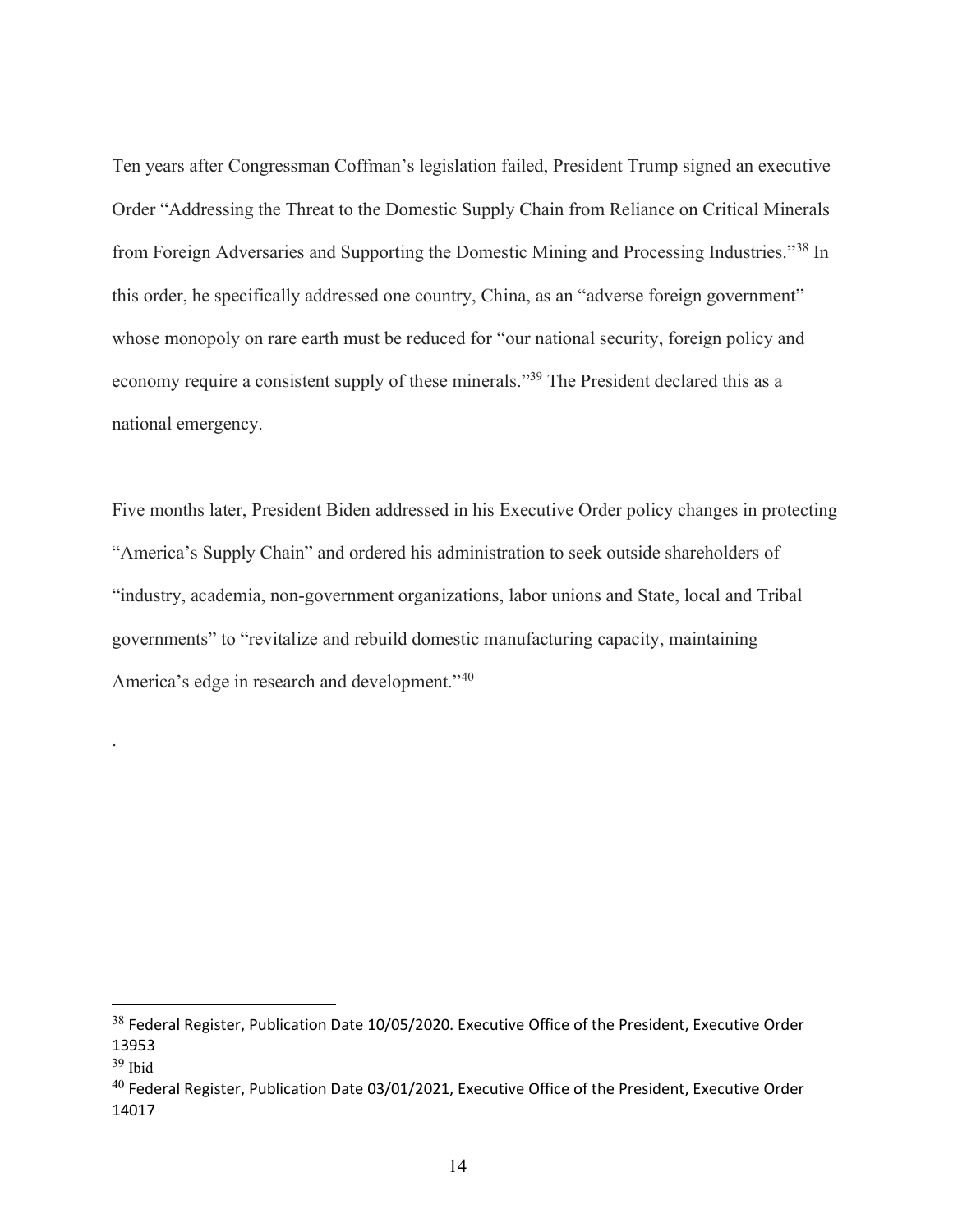# **3 Hypothesis**

**Study hypothesis: The Chinese domination of the rare earth supply chain will cause an increase in the relative power of China compared to that of the US.**

Any analysis of Chinese power must include a comparison to the US, as these two powers are driving the greater geopolitical picture. Similar to the importance of fossil fuels in the recent history of the industrialized world, rare earth elements have become a critical resource. Rare earth is critical to the US, both economically and militarily, and this dependency gives the Chinese domination of the supply chain an ever-increasing strategic value. A strong Chinese monopoly could cause key industries to leave the US in favor of China, as companies would rather be nearer to a key resource and ensure its availability to shorten their transportation lanes and reduce costs. An increase in the domestic rare earth industry in China could also lead to more technological breakthroughs, thereby giving China a distinct advantage in innovation, for both civilian and military applications. The variables that will be used to measure this great power tug-of-war are an array of variables that investigate the economic and military aspects of power.

# **4 Methods**

This study will use qualitative methods, specifically secondary research of journals, articles, government reports and policy statements to determine if the Chinese monopoly of rare earth affects the relative power of China. The data for this study will focus on the underlying aspects of relative power and the interplay of hard and soft power. As there are many definitions of power, the study will be using a variation of a 'realists' definition. The study will define power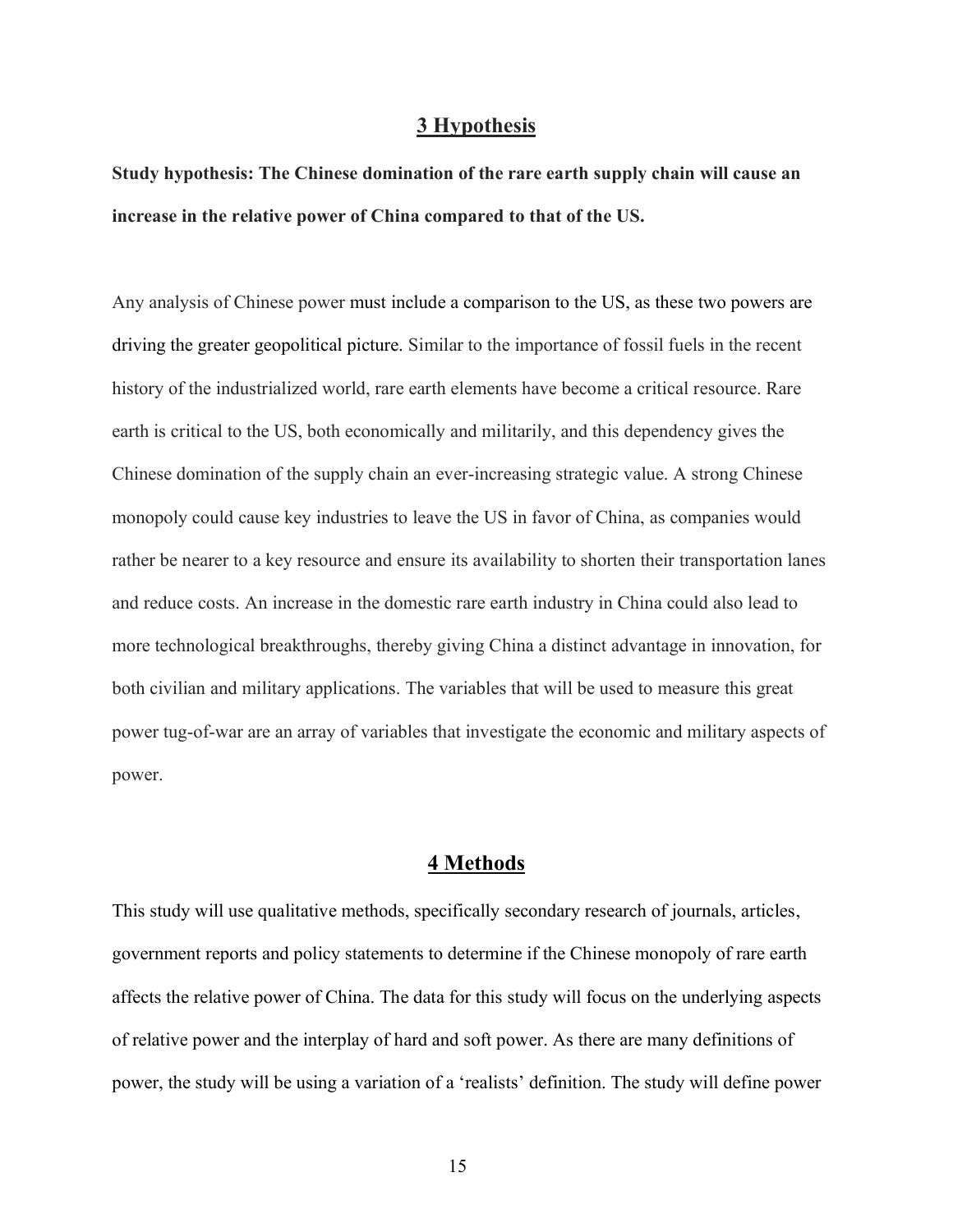as a states' use of its economic and military resources to coerce other states' cooperation or submission.

The relative power of China will be measured by using two variables for its economic resources (**Industry** and **Innovation**) and two for military resources (**Systems** and **Research & Development**). The study will also use an additional variable assessing the implementation of a strategic reserves policy or the stockpiling of rare earth for in-state consumption. This variable will have applications to both the economic and military aspects of power. (**Strategic Reserve**) This variable will determine if China is developing a strategy or actively stockpiling rare earth to build a strategic reserve.

As the hypothesis states, this study may find that the domination of the rare earth supply chain by China will result in an increase of the relative power of China. If the hypothesis is correct, distinct patterns in the variables will emerge.

# **4.1 Economic Resources**.

### **4.1.1 Industry.**

The study will identify cases where manufacturing or other parts of industry are relocated to China to be closer to a stable supply of rare earth. This variable will measure the amount of manufacturing moved to China, due to industry concerns over securing a rare earth supply. The movement of industry to China would directly affect its economic power, granting them a larger industrial base. For the variable **Industry**, the study expects to see a large amount of industry relocating to China. This variable will only look at industry that moves to China for natural

16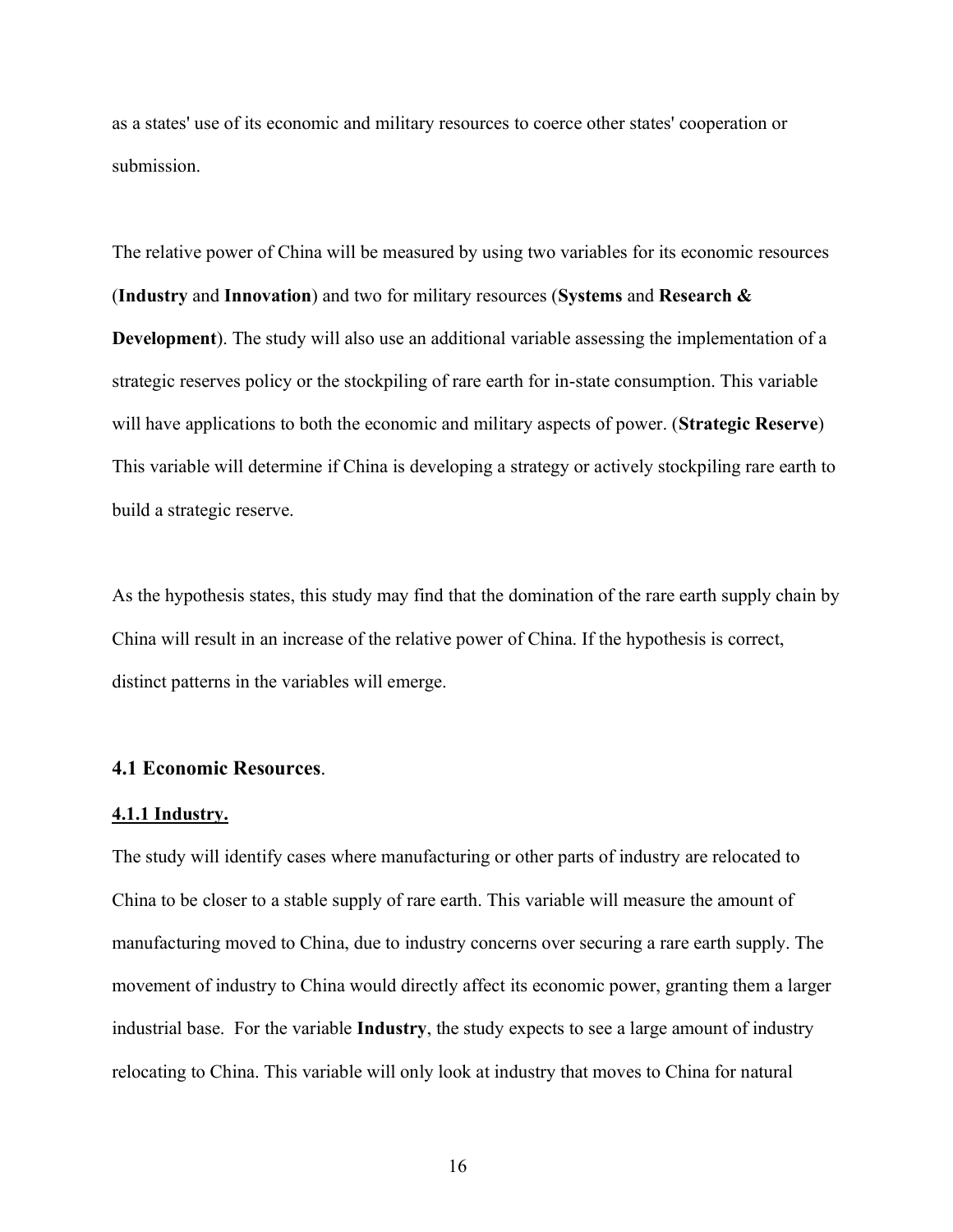resource reasons, not other reasons such as lower worker wages or less environmental regulations. If the study finds either limited or no industry moving to China to secure REE necessary for their production, then this variable would not contribute any gain to China's relative power.

# **4.1.2 Innovation.**

The study's second economic variable observes the level of innovation concerning rare earth elements and technology. Specifically, this variable will measure the number of patents that each country, China, and US, have developed related to the mining, extraction, or use of rare earth. Innovation is key to growing a country's economy and new technologies will be an important advantage in the power competition between the US and China. For the variable **Innovation**, a disparity between the number of patents pertaining to rare earth technology in China compared to the US could indicate a positive movement of China's relative strength.

# **4.2 Military Resources.**

This study will use two variables to measure the effect of China's monopoly on military resources, **Systems** and **Research and Development**. The variables on the military aspect of power will focus mainly on the technology gap.

#### **4.2.1 Systems.**

The first variable looks at the weapon systems that use rare earth elements. This will be a difficult variable to measure for this study, as most systems of interest would most likely be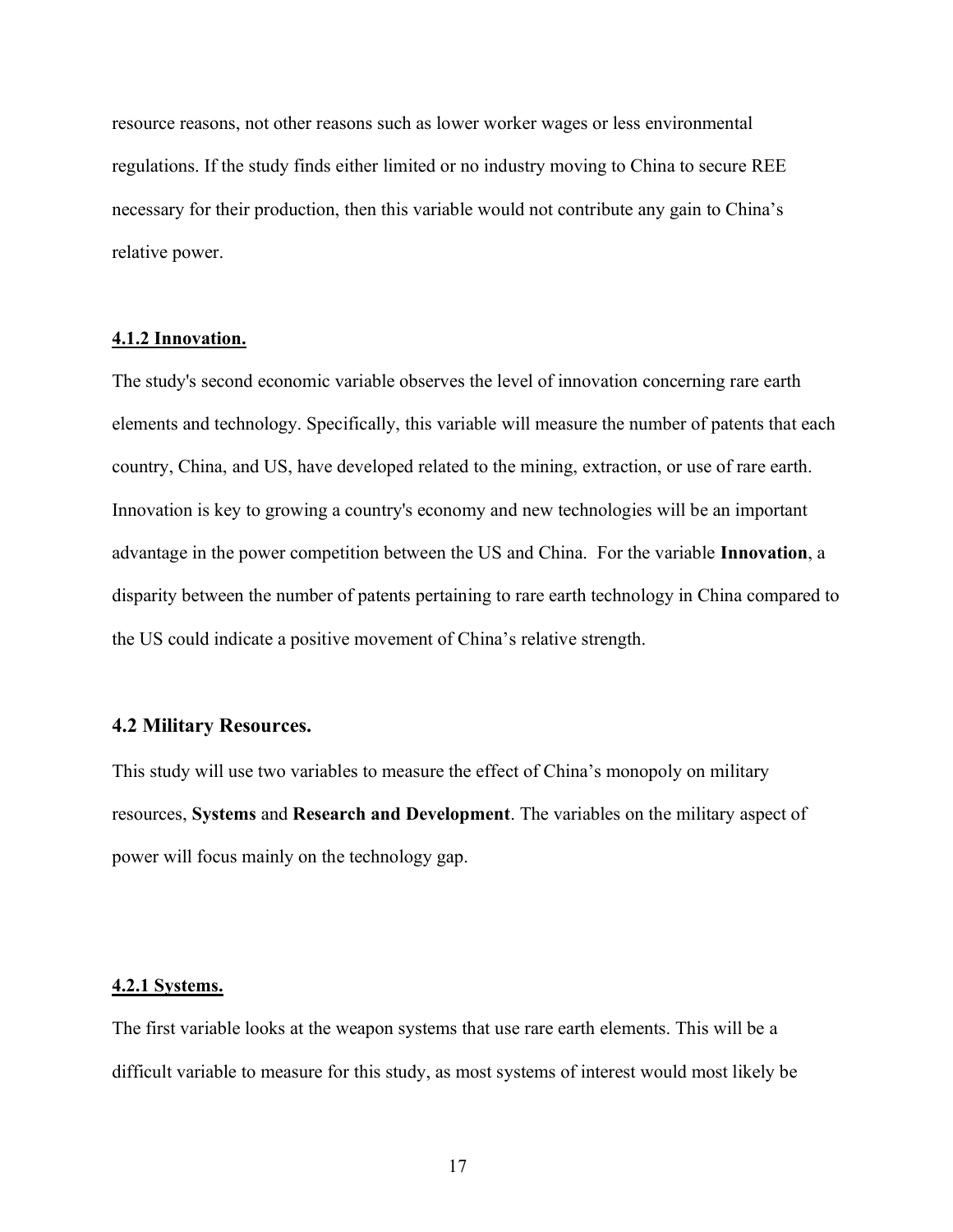classified. However, it will be important to look at the prevalence of rare earth in use in China's military. This variable will tell us if China has used its dominance of rare earth to build advanced weapon systems that have the potential to change the power dynamics between the US and China. The **Systems** variable should show that China has started to develop more weapon systems that require rare earth. As there is already a major gap between the US and China regarding weapon systems, this variable will not be looking to see if China eclipses the US but rather if they have narrowed the gap. The effectiveness of these weapon systems will not be under consideration for this study as there are too many weapon systems to look at for this paper, and any tests of these systems would be classified. This study will look at two of the most common uses of rare earth in weapon systems, permanent magnets and advanced armor. If the study finds that China has not used rare earth in new weapon systems, then this variable would not contribute to China's relative power gain.

#### **4.2.2 Research and Development (R&D)**.

The second variable will be measuring the amount of expenditure used by each country to fund research and development (R&D). As rare earth elements are so crucial for new technology, the R&D budgets for each country could give the study valuable insight on the technology gap. Technology is one of the main pillars of American power, a narrowing of the technology gap could show a shift in power. **R&D** will look to see if China has increased its spending on research and development to narrow the gap with the US. R&D is critical to economic growth, as it allows the development of new products or the improvement of old ones. R&D expenditure by governments and businesses is necessary for a state to grow its technological abilities. If this

18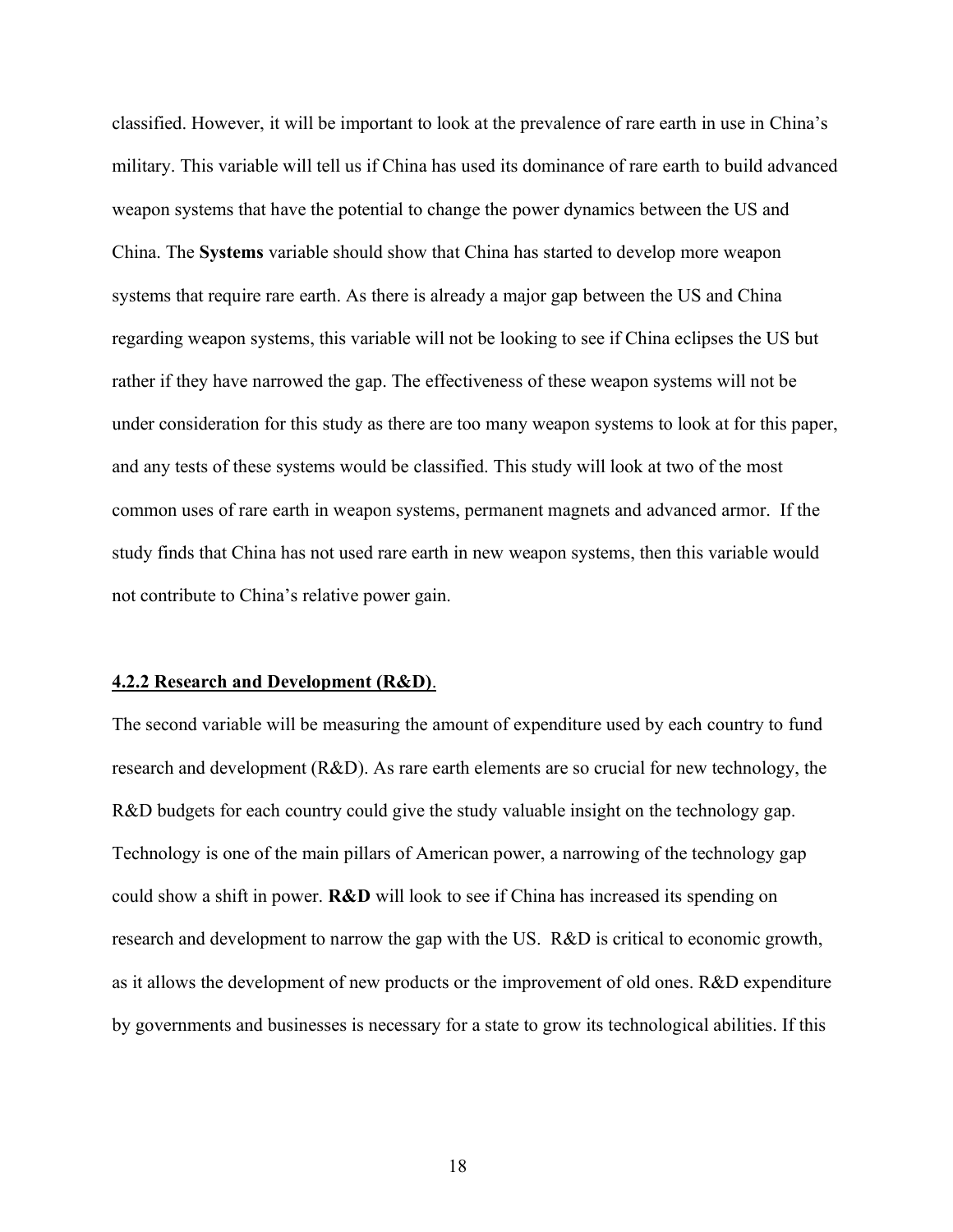study finds that China has not increased its expenditure on research and development, then this variable will not contribute to China's relative power gains.

#### **4.2.3 RESERVES.**

The **Reserves** variable should demonstrate growth in stockpiled resources and identify an effort to grow their strategic reserves by cutting exports of rare earth. If the study finds that China has not attempted or will not attempt to build a strategic reserve of rare earth, then this variable will not contribute to the relative power gain of China.

# **5 Data**

#### **5.1 Industry.**

The variable **Industry** measures if manufacturers moved to China specifically to ease their access to rare earth. Auto manufacturers have become major users of rare earth and are a good indicator to see if rare earth dependent industries are willing to move to China. A Bloomberg article, written by Elisabeth Behrmann establishes the auto manufacturers interest in stabilizing the supply chain. She states that, "European automakers are in discussions with Australian rare earths explorer Arafura Resources Ltd. about sourcing elements that help power electric cars from outside China, which dominates global supply."<sup>41</sup> Behrmann continues by stating, "The miner is developing the A\$1 billion (\$728 million) Nolans project in Australia's Northern

<sup>&</sup>lt;sup>41</sup> Behrmann, Elisabeth. "Automakers Look to Hedge Against China Rare Earth Dominance." Bloomberg, September 22, 2021. https://www.bloomberg.com/news/articles/2021-09-22/automakers-look-to-hedge-against-china-srare-earth-dominance.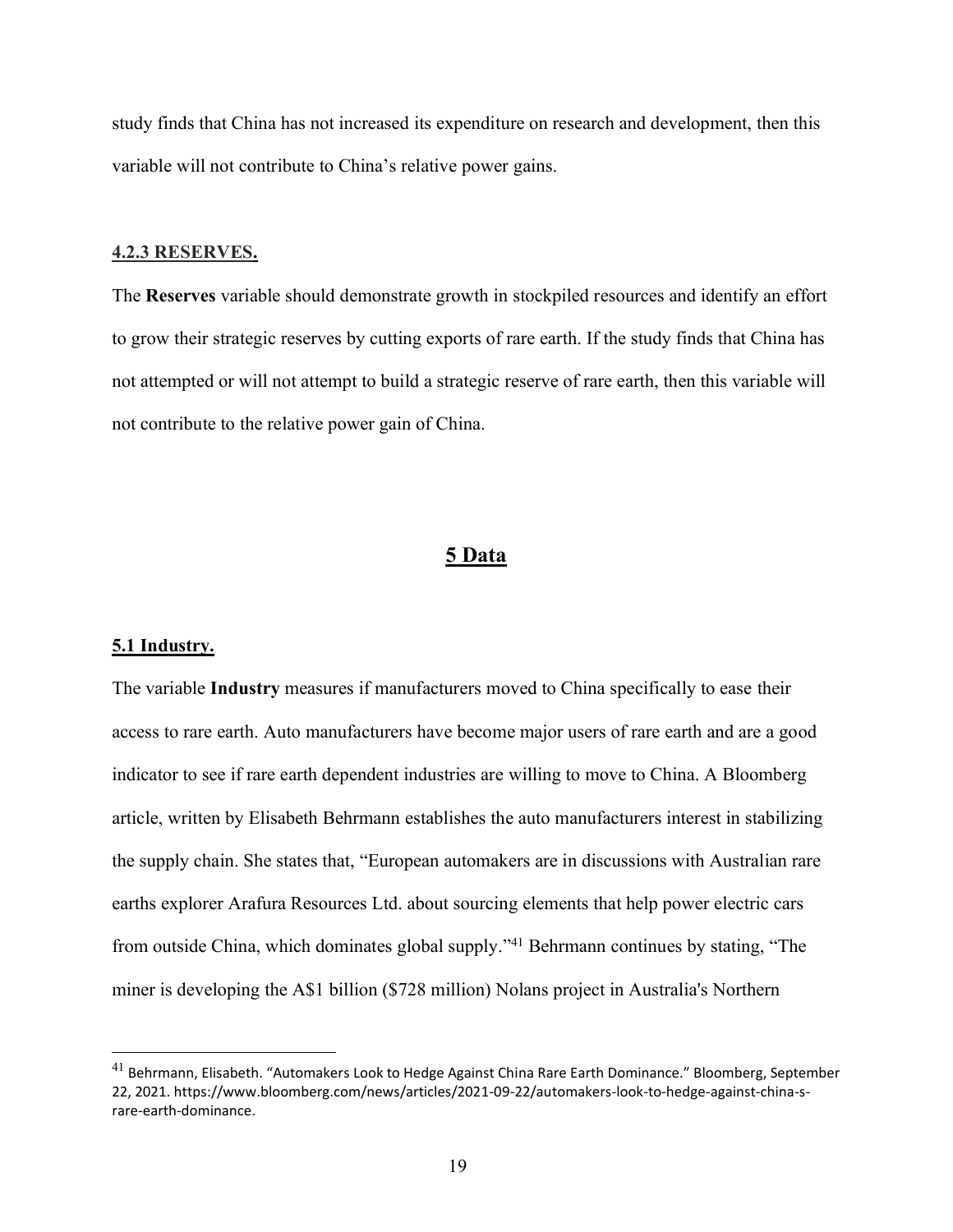Territory that will cover as much as 10% of global demand for the type of rare earths used in permanent magnets for electric motors."<sup>42</sup> European auto manufacturers are not the only ones looking to secure other supply chains. In Ryan Carpenters article for the Public Contract Law Journal, he states, "In response to the supply problems of rare earth elements, Toyota's trading arm, Toyota Tsusho Corp., absorbed the rare earth importer Wako Bussan in 2009 and quickly formed a joint venture with Sojitz Corp. and a Vietnamese state-run miner. Toyota now has control of its production line…"<sup>43</sup>

While some auto manufacturers have invested in a new supply chain, other companies in Germany and the US are reducing their use of rare earth, rather than suffer from a disrupted supply chain. Behrmann continues that "carmakers including BMW and General Motors Co. have sought to reduce the amount of rare earths."<sup>44</sup>

Most of the rare earth used in auto manufacturing, and in other advanced industries, are used to create permanent magnets. Permanent magnets maintain their magnetic properties and produce massive energy relative to their weight and size and due to these unique properties, are an integral part of many technology-ladened industries.<sup>45</sup> Controlling the creation of these magnets will increase a state's relative power. According to a U.S Department of Energy white paper, "Since 1995, the U.S. permanent magnet manufacturing sector has been reduced by half through

 $42$  Ibid

<sup>43</sup> Ryan P. Carpenter: Public Contract Law Journal

<sup>44</sup> Behrmann, Elisabeth. Bloomberg

<sup>45</sup> Hui, Mary. "Why Rare Earth Permanent Magnets Are Vital to the Global Climate Economy." Quartz, n.d. https://qz.com/1999894/why-rare-earth-magnets-are-vital-to-the-global-climate-economy/.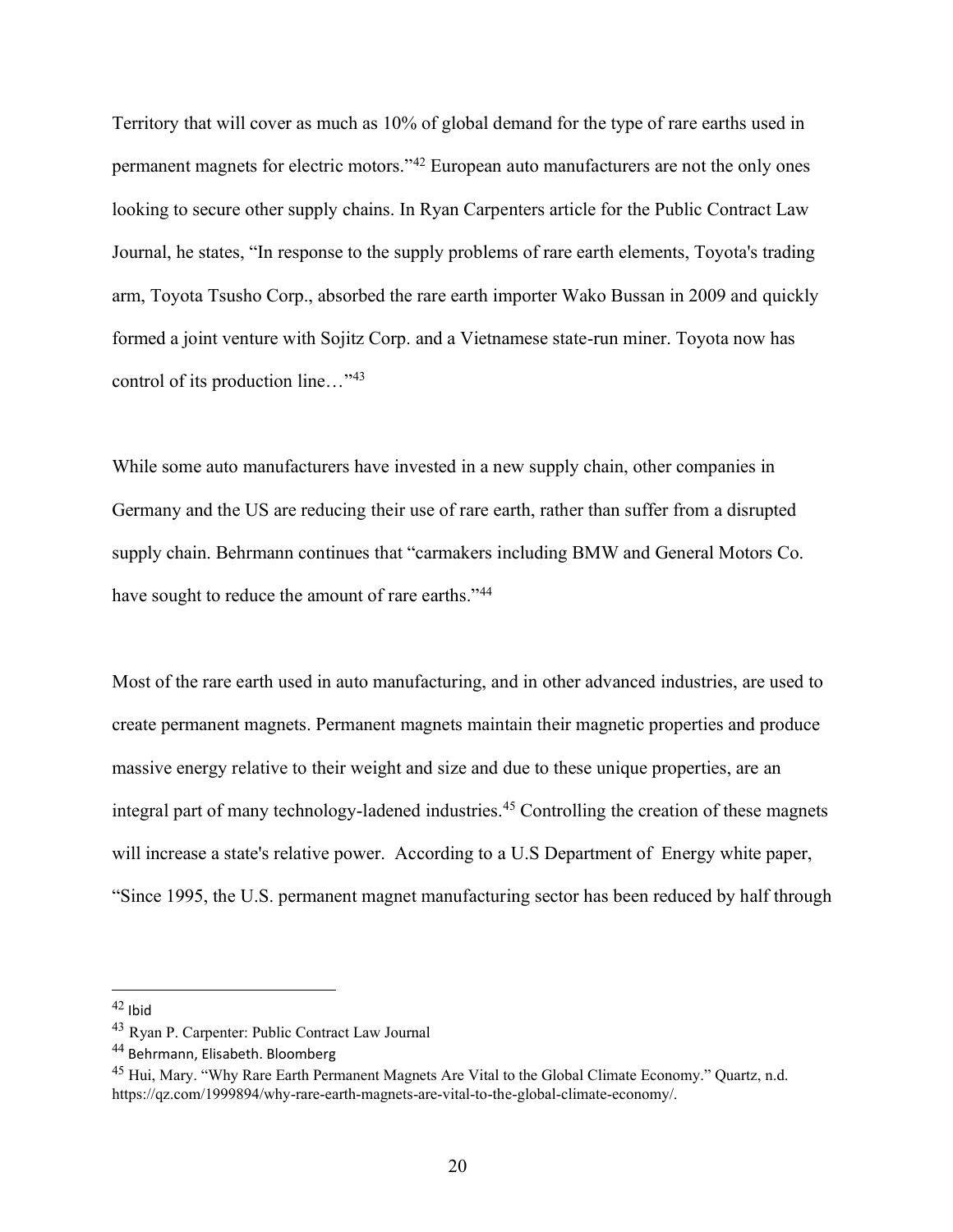industry consolidation, relocation, and closure."<sup>46</sup> A large portion of this industry has been moved to China, as stated in the same report, "Sumitomo Special Metals Corporation merged with Hitachi Metals, Ltd and the division at General Motors became Magnequench, which was bought by Chinese investors and relocated to China."<sup>47</sup> Both the Sumitomo Special Metals Corporation( Japan) and the division of General Motors Corporation (US) were designing and manufacturing NdFeB magnets. The NdFeB magnets were originally designed and manufactured in the US. They are one of two rare earth magnets that are "particularly useful to military application....because of their thermal stability."<sup>48</sup>

While China has been successful in moving some industry to its shores, it has competition from countries with mineable REE resources, such as Malaysia and Vietnam. Ryan Carpenter shows several international companies choosing to move to Malaysia rather than China. He states, "Japanese companies move refineries to less developed countries like Malaysia."<sup>49</sup> Japan is not the only country that is moving the refining industry to Malaysia, Carpenter continues, "Lynas (Australian mining firm) will mine the elements in the Australian desert but then transport those elements 2,500 miles away to Malaysia for refining."<sup>50</sup>

<sup>46</sup>"Critical Materials Rare Earths Supply Chain: A Situational White Paper." *U.S Department of Energy: Office of Energy Efficiency & Renewable Energy* , 2020.

 $47$  Ibid

<sup>48</sup> Kalantzakos, Sophia. *China and the Geopolitics of Rare Earths*. New York, NY, United States of America: Oxford University Press, 2018. pg. 120

<sup>49</sup> Ryan P. Carpenter: Public Contract Law Journal

 $50$  Ibid 430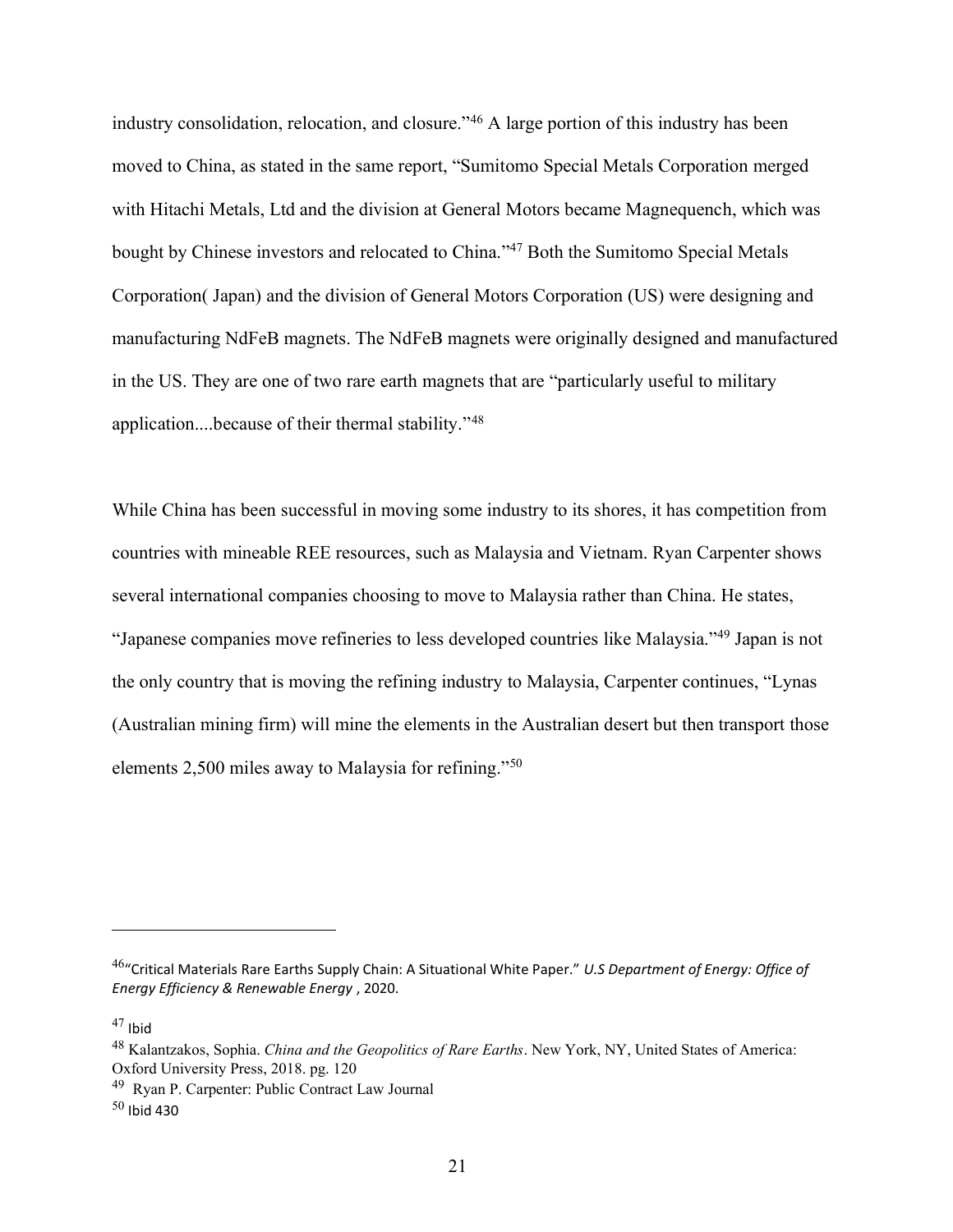## **5.2 Innovation.**

The variable code **Innovation** studies the number of patents that have been filed in both China and the US related to rare earth technology, since patents are an indicator of a healthy innovation center in an economy. Technological innovation drives economic expansion, and the US has had a key advantage in innovation. This advantage created a large technological gap between itself and China. The driving force for this gap are the large innovation centers, such as Silicon Valley and Research Triangle Park. China has historically lacked these innovation centers. This study will not be able to validate each patent, as they number in the tens of thousands. However, the total number of patents could indicate the relative health of a country's innovation sector. According to Eric Ng of the South China Morning Post(a State-run newspaper), "China had filed for 25,911 rare earth patents compared to 9,810 from the US as of October last year (2019)."<sup>51</sup> William Mansfield confirms this trend towards large numbers of Chinese patents, as he states, "In terms of absolute numbers, China is leaps and bounds ahead of the US and Japan, its two closest competitors, when it comes to patents owned in this technology."<sup>52</sup> While both Mansfield and Ng agree that China has shown impressive overall numbers, there may be soft spots. Mansfield states "the overall strength of Chinese patents in rare earths still lag behind those of Japan and the US."<sup>53</sup> The work of others appears to corroborate his point. A study conducted by Zhihui Leng and Han Sun for the Resources Policy Journal found that, "China's rare earth

 $51$  Ng, Eric. "China's Rare Earth Patents Give an Insight into Industry Domination." South China Morning Post, July 20, 2019. https://www.scmp.com/business/companies/article/3019290/chinas-war-chest-rare-earth-patents-giveinsight-total.

<sup>52</sup>Mansfield, William. "China in Rare Earth Elements - Top Supplier, Major Patent Developer, Yet Portfolio Strength Still a Concern." PatentSight, September 2019. https://www.patentsight.com/en/ip-analytics-blog/china-in-rareearth-elements-top-supplier-major-patent-developer-yet-portfolio-strength-still-a-concern.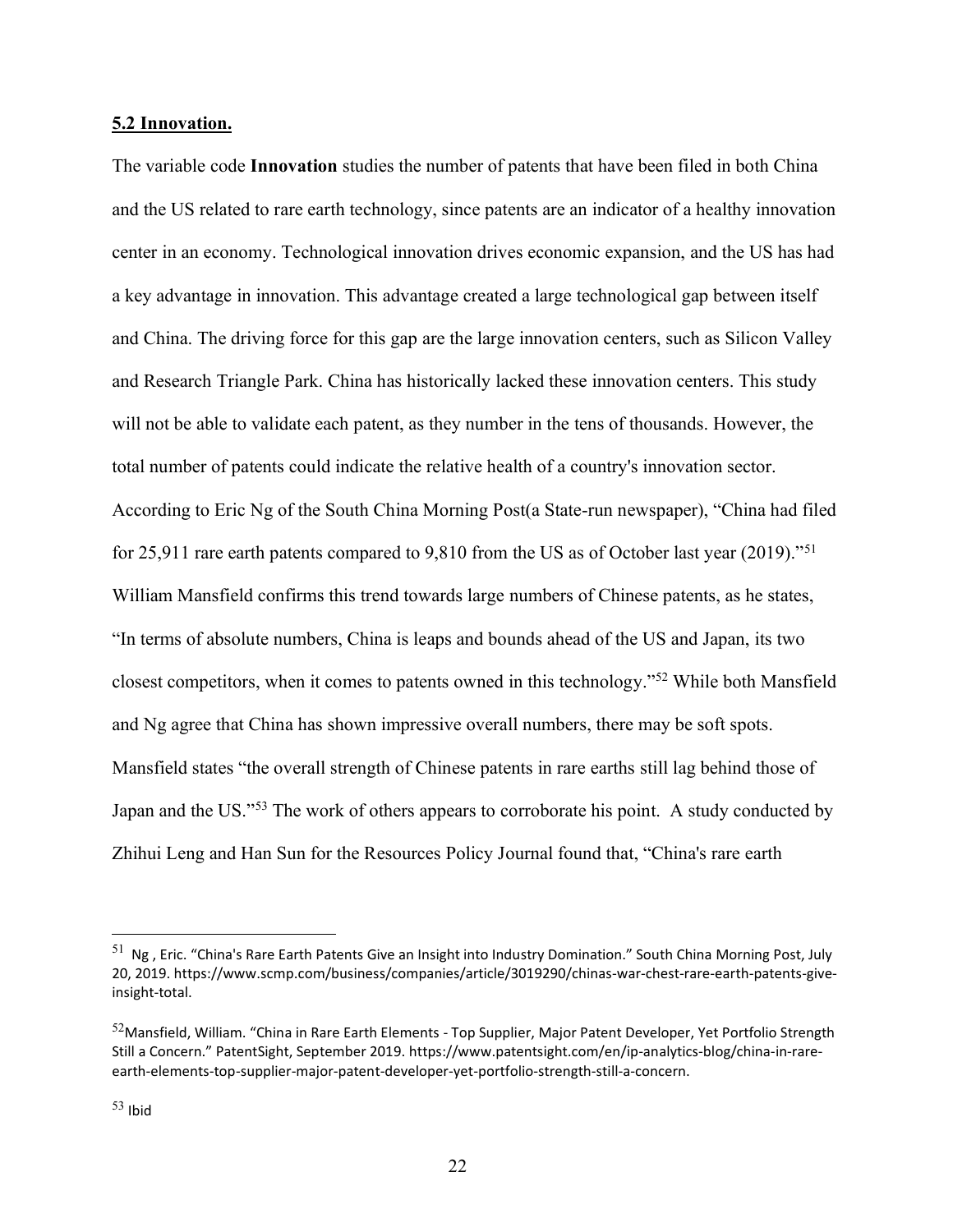industry technological innovation ability has continued to increase in terms of the breadth and depth, and the industrial chain has shown the characteristics of "strong upper and weaker lower"."<sup>54</sup> Most of China's innovation is coming in upper stream technologies related to the actual mining and refining of rare earth. The study continues by stating, "Through analysis of the global rare earth industry's technological innovation competition pattern, it is found that China's rare earth industry has outstanding innovation capabilities in raw ore mining (upstream) and smelting separation (midstream), but its downstream innovation capabilities are insufficient."<sup>55</sup>

### **5.3 Strategic Reserves.**

The variable **Strategic Reserves** will evaluate the attempts by China to develop a reserve of rare earth. Securing a domestic supply of a critical resource, like rare earth, is not a new idea. Oil and fuels have been held in strategic reserves by states for many years. A strategic reserve ensures that a country will have the critical resources necessary if a supply chain fails.

China began cutting exports of rare earth to build a strategic reserve to protect its own domestic needs. "(I)n 2020, China's total export volume of rare earths reached 35,447.5 tons for the whole year, [down by 23.5 percent year-on-year,](https://www.globaltimes.cn/page/202101/1212796.shtml) and the lowest figure in the last five years."<sup>56</sup>This reduction of exports has been overseen by the Department of Natural Resources of the State

<sup>54</sup>Leng, Zhihui, Han Sun, Jinhua Cheng, Hai Wang, and Zhen Yao. "China's Rare Earth Industry Technological Innovation Structure and Driving Factors: A Social Network Analysis Based on Patents." *Resources Policy* 73 (2021): 102233. https://doi.org/10.1016/j.resourpol.2021.102233.

<sup>55</sup> Ibid

<sup>56</sup> Baruzzi, Sofia. "How China Is Tightening Its Control over Management of Rare Earths." China Briefing News, June 2, 2021. https://www.china-briefing.com/news/china-tightens-control-over-management-of-rare-earths/.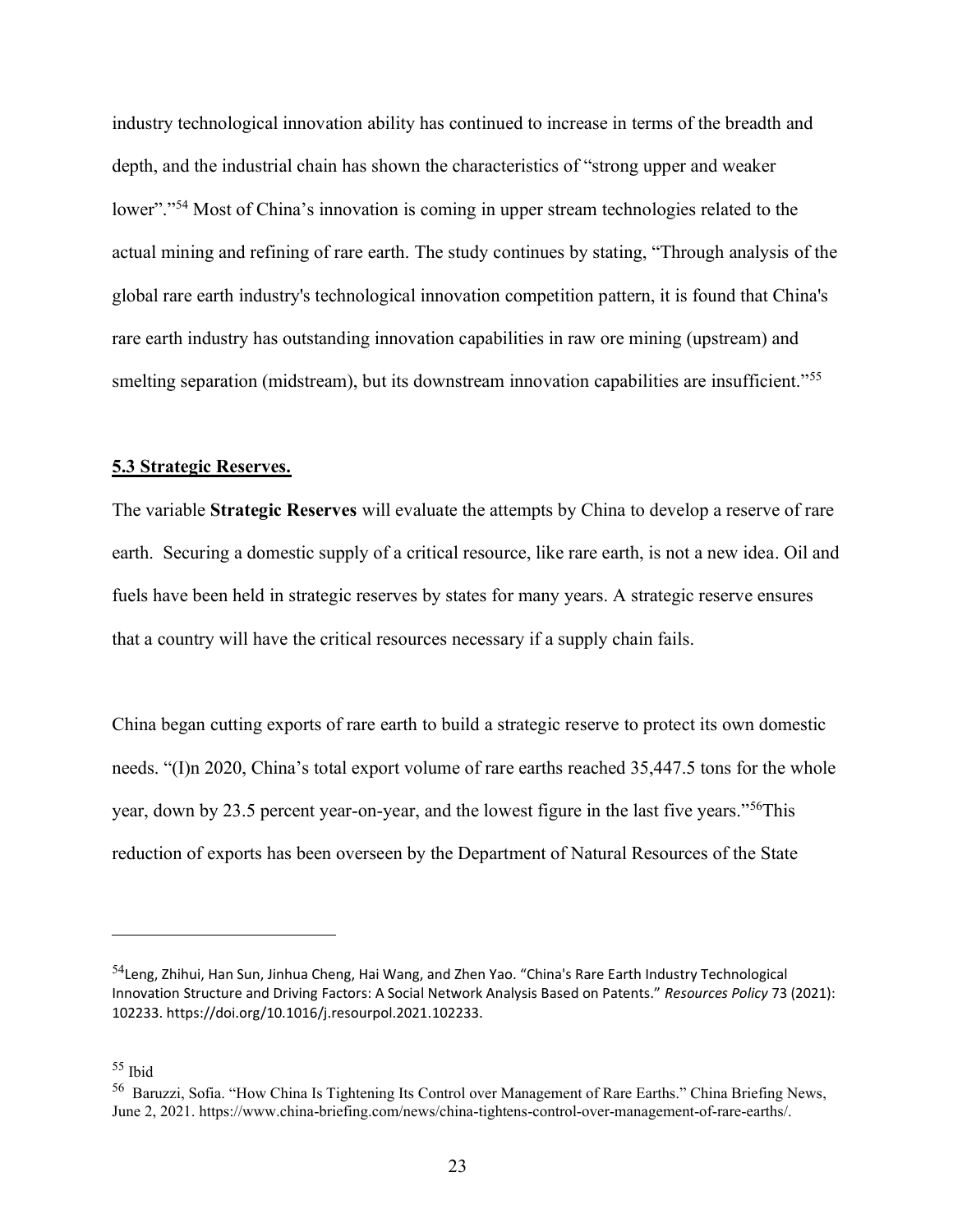Council. According to an article in China Briefing, this council "defines a strategic reserve of rare earth resources and rare earth products."<sup>57</sup> The article continues by stating, "The State Council's industry and information technology authorities, together with the State Council's development and reform, natural resources, and other departments, will establish targets for rare earths' mining, smelting, and separation."<sup>58</sup>

China is attempting to curb exports which has been met with mixed results, as stated in a Financial Times article, "China began setting rare earth production limits in 2007 to keep prices high and reduce pollution but the policy is not legally binding and many miners regularly exceed their output quota."<sup>59</sup> New rules have been recently implemented by the Chinese government giving them more power to enforce the bans. The article continues by quoting The Ministry of Industry and Information Technology, "MIIT said the new law would help "protect national interest and ensure the security of strategic resources"."<sup>60</sup>

China's large domestic demand for rare earth has also hampered their attempts to build a strategic reserve of the elements. The Financial Times article continues by stating, "According to government statistics, China's demand for rare earths is so high that it has consistently exceeded domestic supply over the past five years, prompting a surge of Chinese imports from miners in the US and Myanmar."<sup>61</sup> In order to meet their domestic demands, China has taken steps to

 $57$  Ibid

 $58$  Ibid

<sup>&</sup>lt;sup>59</sup> Sevastopulo, Demetri, Sun Yu, and Tom Mitchell. "China Targets Rare Earth Export Curbs to Hobble US Defence Industry." Financial Times, February 16, 2021. https://www.ft.com/content/d3ed83f4-19bc-4d16-b510- 415749c032c1.

 $60$  Ibid

 $61$  Ibid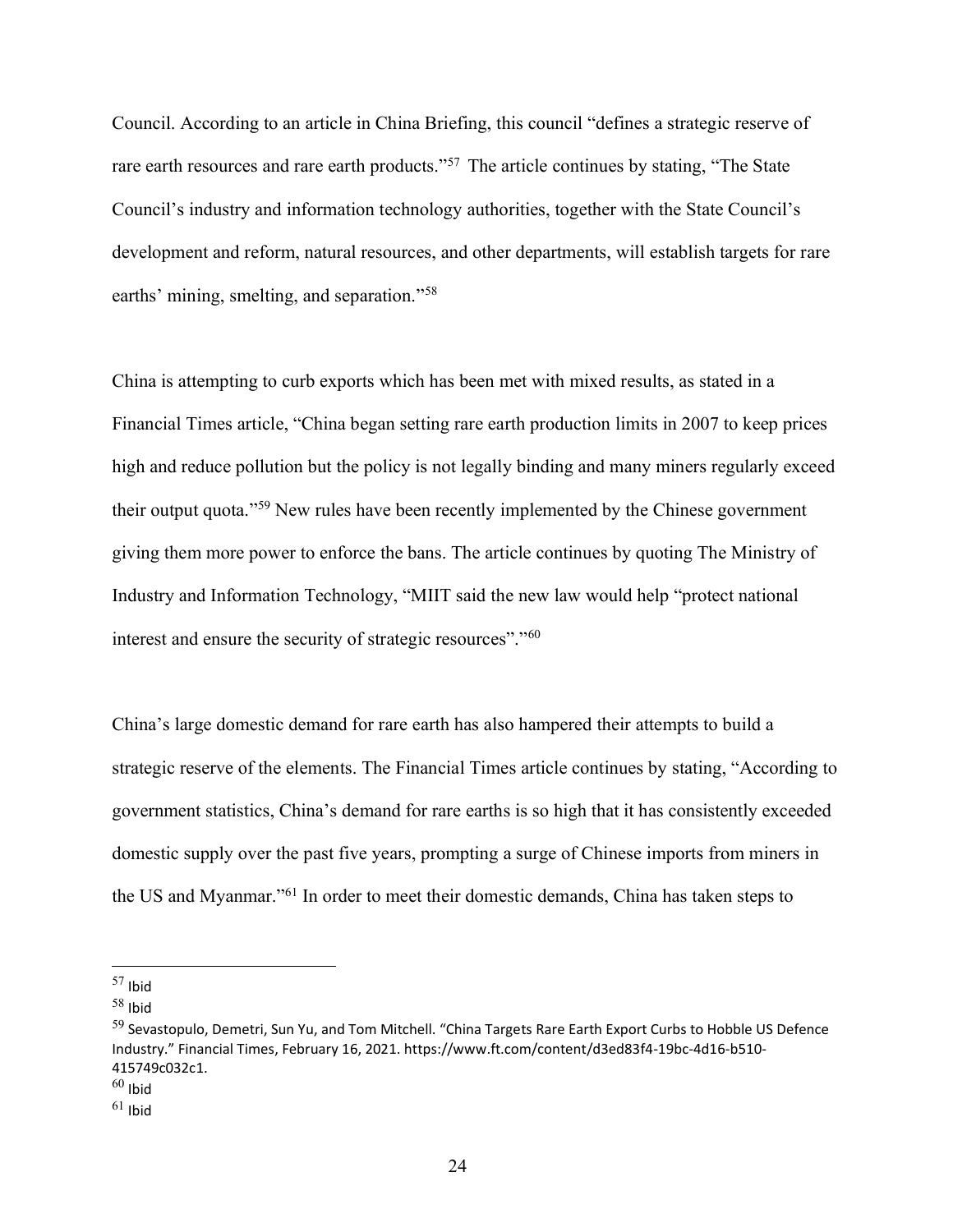secure reserves of rare earth outside of its borders. Eva Bartekova summarizes some of China's policy initiatives. "China's *"go global policy"* targets the acquisition of strategic resources abroad by means of outbound direct investment in the mining sector."<sup>62</sup>Bartekova continues by adding, "These (potential bottlenecks) have been addressed by broadening the scope of China's mineral policy from targeting domestic investment in the past, to nowadays facilitating the access of Chinese companies to sources of minerals abroad."<sup>63</sup>

China has a two-prong policy, both attempting to find outside sources of rare earth to service the growing domestic demand, as well as working to grow its stockpiles of rare earth. Mary Hui writes in her article that while China already has an impressive stockpile of rare earth, they may have it in the wrong elements. "China has accumulated stockpiles of certain individual rare earth elements that are in low demand, and therefore sell at depressed prices."<sup>64</sup>

#### **5.4 Systems.**

The **Systems** variable will observe the number of weapon systems that China has created using rare earth. To have an efficient and effective  $21<sup>st</sup>$  century fighting force means that a country must be able to create and manufacture cutting edge weapon systems. These cutting edge systema all rely on rare earth. Rare earth elements have a number of military applications, this

 $62$  Barteková, Eva, and René Kemp. "National Strategies for Securing a Stable Supply of Rare Earths in Different World Regions." *Resources Policy* 49 (2016): 153–64. https://doi.org/10.1016/j.resourpol.2016.05.003.  $63$  Ibid

 $^{64}$  Hui, Mary. "China's Rare Earth Hub Is Rolling out Massive Subsidies to Fix the Industry's Achilles Heel." Quartz, July 2021. https://qz.com/2031940/chinas-rare-earth-hub-baotou-introduces-massive-subsidies/.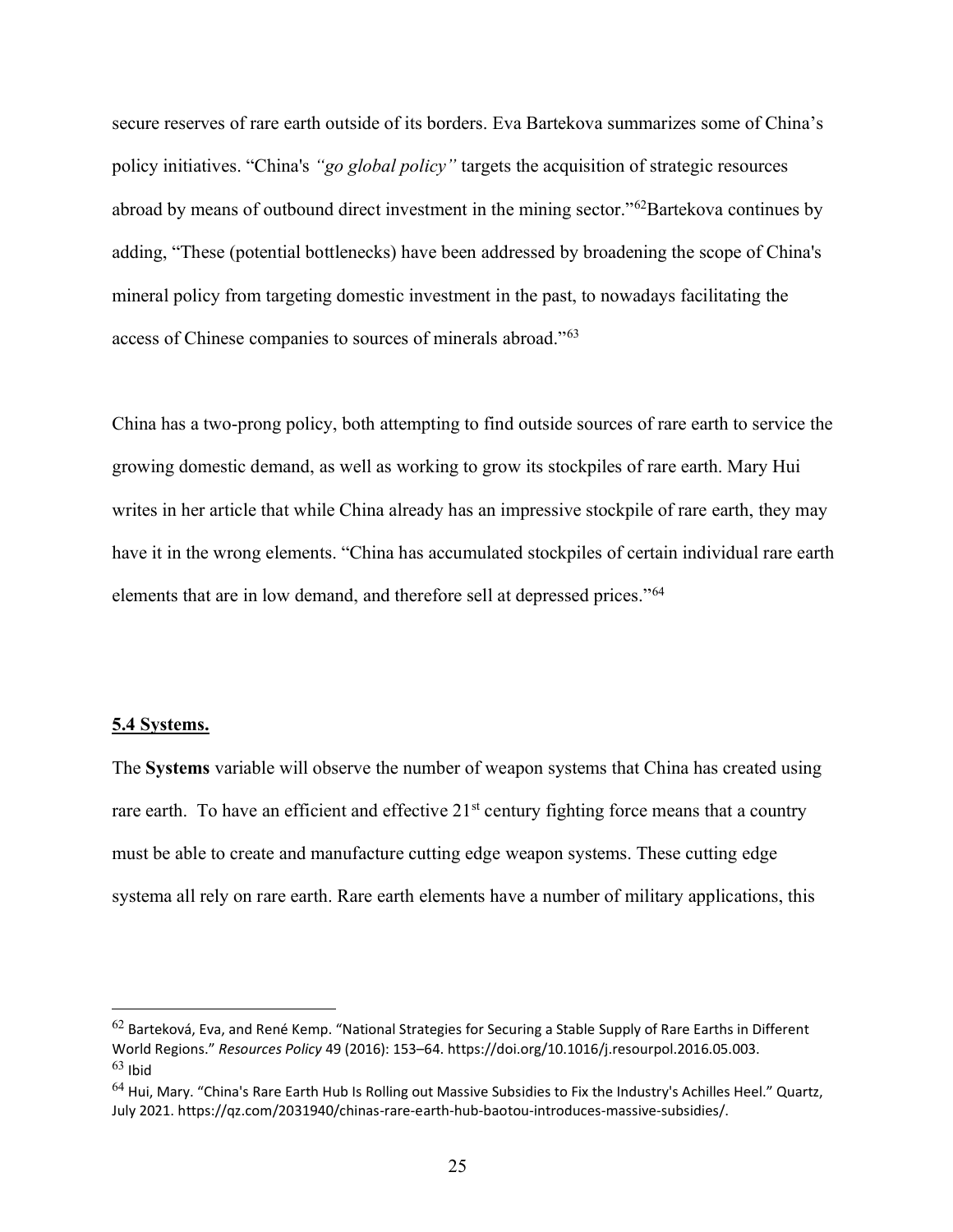study will concentrate on advanced armor and the missile guidance systems that require permanent magnets.

China has been using rare earth elements to strengthen armor for vehicles since the 1960's. As Cindy Hurst stated in her article for Joint Force Quarterly, "The country (China) produced special rare earth armor steels that became beneficial in manufacturing tanks."<sup>65</sup> More specifically they "created rare earth carbon steel, the transverse impact value of which was a 70 to 100 percent improvement over the raw carbon steel originally used."<sup>66</sup> Recently, China has developed new light tanks for high altitude combat in mountain regions. "The Chinese People's Liberation Army (PLA) Xinjiang Military Command recently received delivery of and commissioned its first batch of China's newly developed Type 15 light tanks."<sup>67</sup>

The use of rare earth in armor is one of the more important uses of these elements in military applications, but it pales in comparison to its use to create permanent magnets which is a key component to missile guidance systems. China has developed an advanced anti-ship ballistic missile that utilizes rare earth permanent magnets, and this missile could by itself change the balance of power in the Pacific. Retired Rear Admiral Eric McVadon asserted, this missile is "the strategic equivalent of China's acquiring nuclear weapons in 1964."<sup>68</sup> The complete system

 $66$ Ibid

<sup>65</sup>Hurst, Cindy. "China's Ace in the Hole Rare Earth Elements." *Joint Force Quarterly* , no. 59 (2010).

 $67$  Xuanzun, Liu. "PLA Xinjiang Military Command Commissions First Type 15 Light Tanks." Global Times, February 2021. https://www.globaltimes.cn/page/202102/1214633.shtml.

<sup>68</sup>Hagt, Eric. "CHINA'S ANTISHIP BALLISTIC MISSILE: Developments and Missing Links." *Naval War College Review* 62, no. 4 (2009).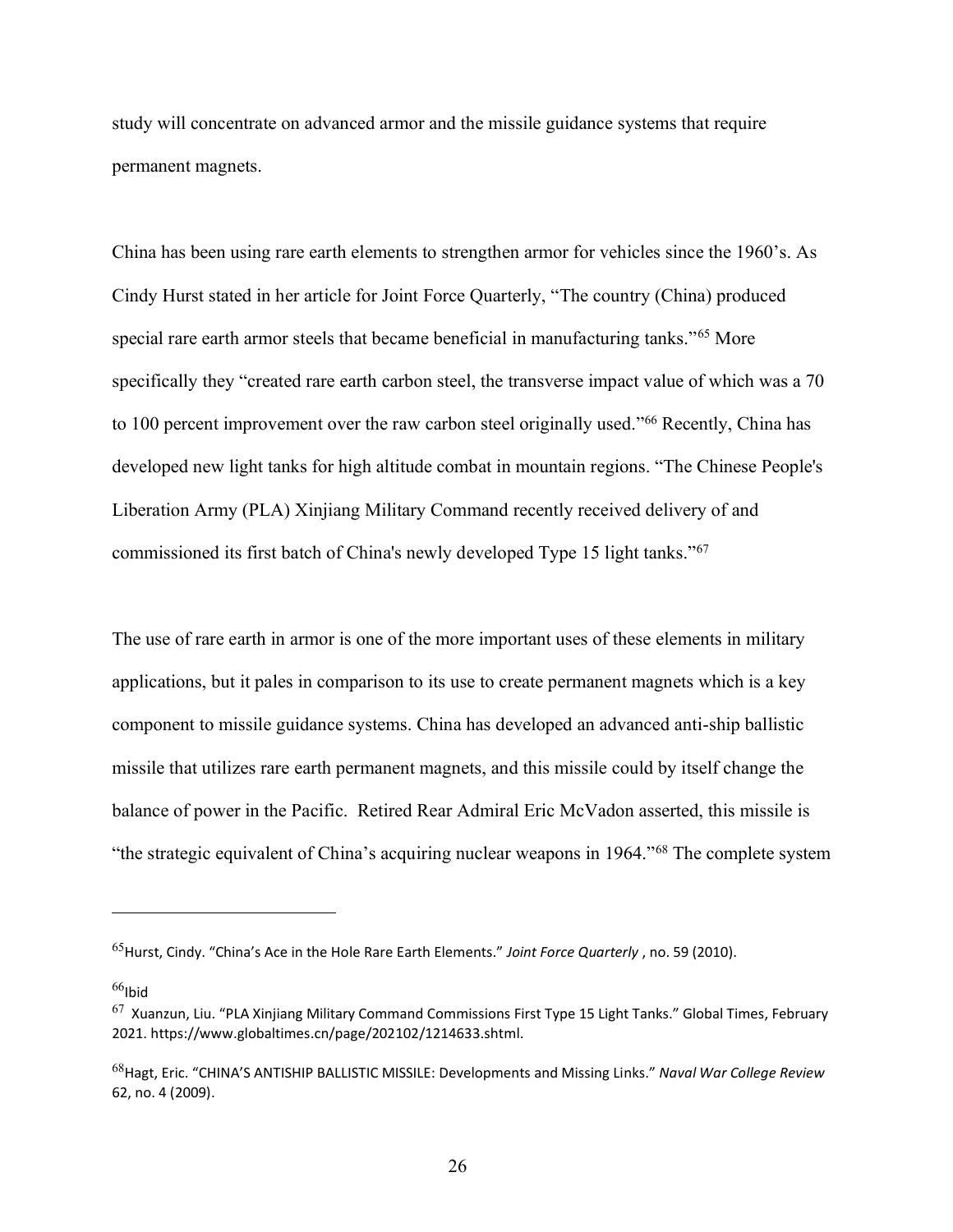of this anti-ship missile would have a wide variety of technologies "from penetration aids on board the missile, space-based and other sensors, data processing and exchange networks, and other infrastructure to achieve a high degree of integration of both the weapon platform and its command and control."<sup>69</sup>

## **5.5 Research and Development .**

This variable will study the expenditure on research and development. The importance of research and development (R&D) cannot be overstated, as technology is integral to both the economic and military power of a country. This variable, perhaps more than any other, can give us insight into the health of technological innovation in a state.

R&D expenditure can give us a better understanding of the relative power of China in comparison to the US. The Global Times article states that, "Last year (2020), China invested a total of 2.4 trillion yuan (\$372 billion) in R&D, up 10.2 percent compared with the previous year."<sup>70</sup> This investment in R&D has led China to be ranked second globally in total R&D spending, behind the US. R&D spending in the US is much larger than China. As stated by the National Center for Science and Engineering Statistics the "United States totaled \$606.1 billion in 2018. The estimated total for 2019, based on performer-reported expectations, is \$656.0 billion."<sup>71</sup> The US total R&D expenditure, although larger than China's, is growing slower.

 $69$  Ibid 89

 $70$  "China's R&D Spending Narrows Gap with Us, Ranking Second in World: NBS." Global Times, 2021. https://www.globaltimes.cn/page/202109/1234914.shtml.

 $^{71}$  Boroush, Mark. "U.S. R&D Increased by \$51 Billion, to \$606 Billion, in 2018; Estimate for 2019 Indicates a Further Rise to \$656 Billion." *National Center for Science and Engineering Statistics*, April 2021.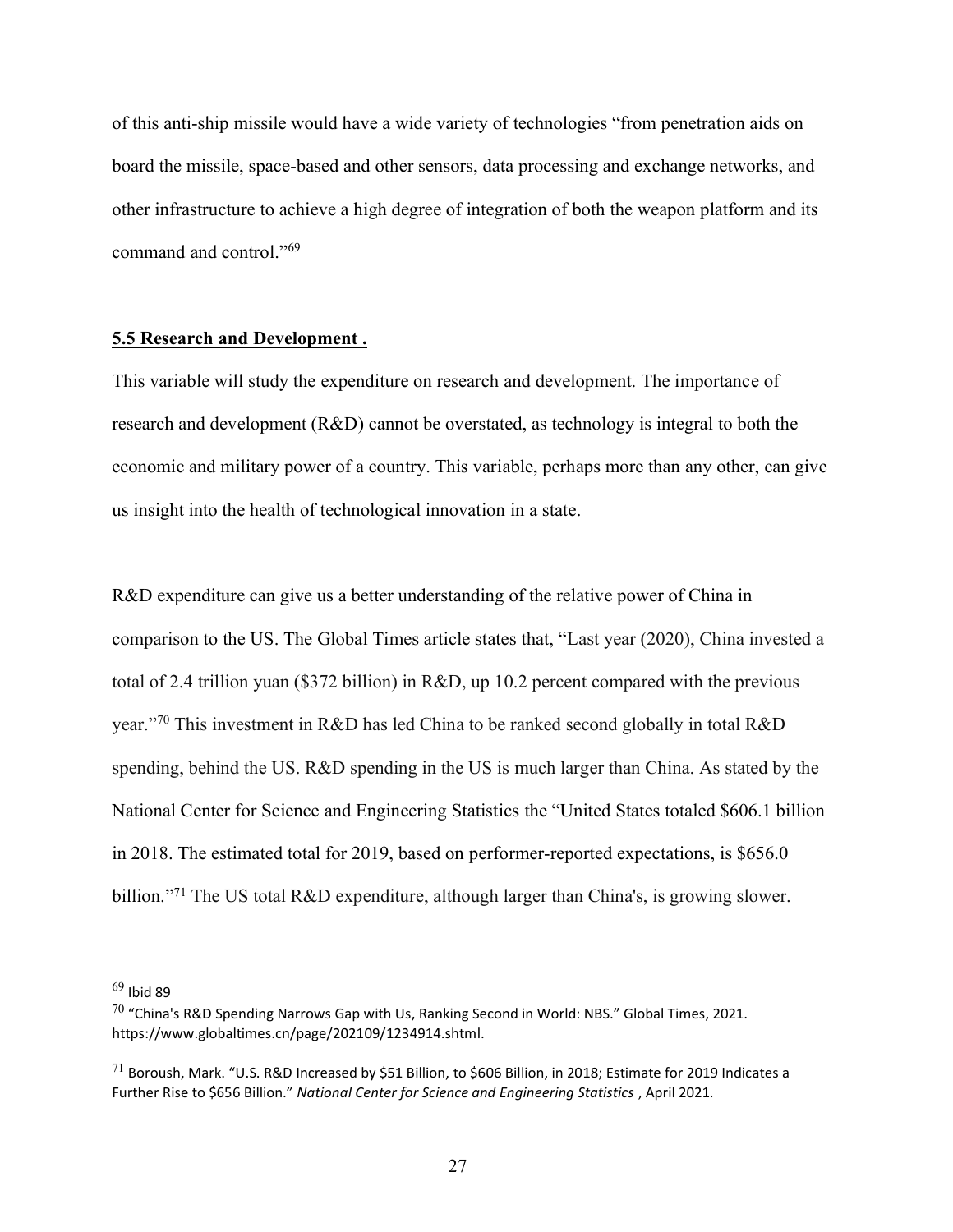"China's average yearly R&D input growth reached 11.8 percent between 2016-2019, significantly higher than the US' 7.3 percent."<sup>72</sup>

# **6 Discussion**

#### **6.1 Industry.**

For the variable **Industry**, the study theorized that manufacturing reliant on rare earth would move closer to secure a source of rare earth necessary to meet production. With the Chinese domination of the rare earth supply chain, the study should find an increase in the movement of industry towards China. If this was the case then it could be an indicator of China's growing industrial base, which could challenge the US place as the world's largest economy. From the data it seems that while there has certainly been some movement, it was not as much as expected. While most companies seek to have a more secure supply chain of rare earth, there appears to be a hesitation to relocate to China, which may be due to a lack of trust in Chinese intentions. This distrust is evident in industries' continued efforts to secure and invest in a new supply chain as companies are funding the construction of new mines and refineries, as well as simply reducing rare earth components in their products. Companies are also making a business decision, by spending money, to redesign their products with an objective to limit rare earth in their component designs.

For the variable **Industry**, there does not appear to be a major shift of industrial capital to China. The monopoly of rare earth has many positives for China but attracting a large influx of outside

 $72$  China's R&D Spending Narrows Gap with Us, Ranking Second in World: NBS." Global Times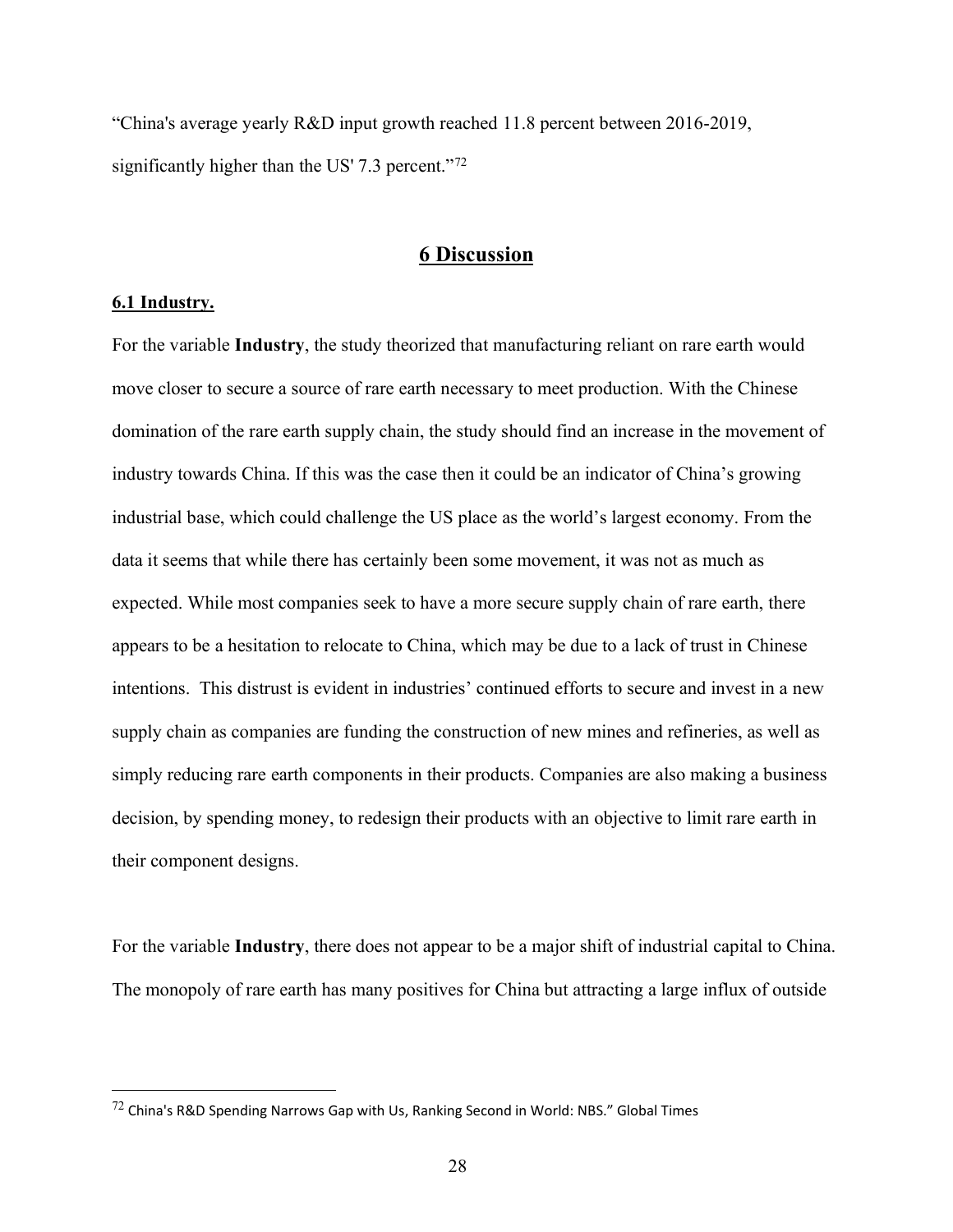capital that could radically improve its relative power does not seem to be one of those. This variable does not show movement in China's relative power.

#### **6.2 Innovation.**

The variable **Innovation** compared the number of new patents that pertain to rare earth that were filed in each country. The data shows that China has filed far more patents targeting rare earth than the US. However, upon further research, the data suggests that most of the patents filed in China were made in the upstream of the rare earth supply chain, directed more towards mining rather than industrial uses. The upper stream consists of mining and refining the rare earth ore rather than the more lucrative downstream technology. It is innovation in the downstream of the chain, where new technologies are being developed, and it is in this area where states such as the US and Japan are strongest.

The findings for the variable **Innovation** are mixed. China's concentration on upper stream rare earth patents gains them efficiency in mining technology which should give them a competitive advantage by lowering their cost of production, and similar to OPEC, control over the resource on the open market. While this concentration of patents in the upper stream does increase China's relative power, the lack of patents downstream of the supply chain hinders their relative power gain.

#### **6.3 Strategic Reserves.**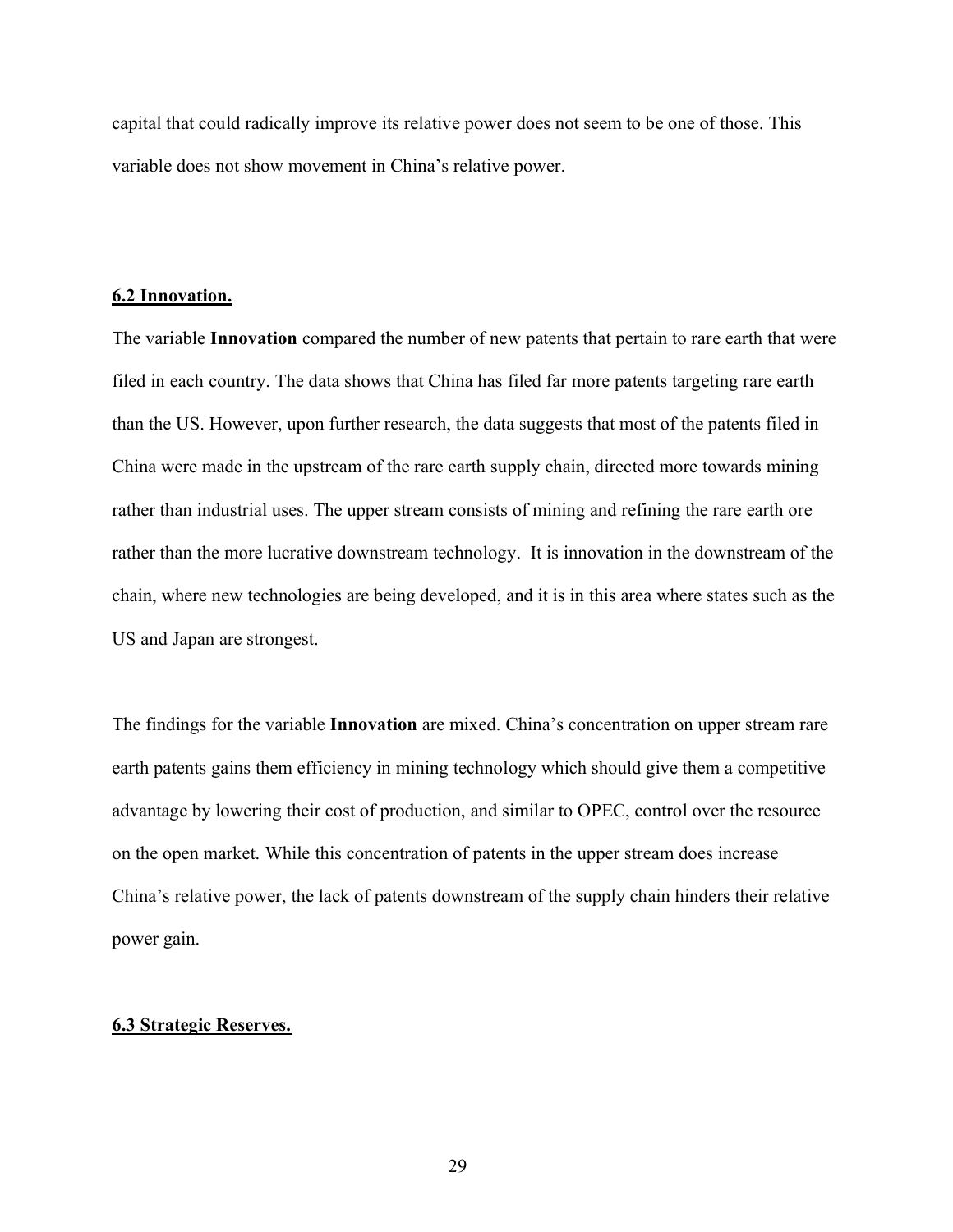China is building strategic reserves of rare earth minerals and are building these reserves using a variety of methods. It appears that China's attempts have had some drawbacks. China's ambition to administer a strategic reserve is compromised by its domestic demand, which requires vast quantities of rare earth. In fact, the economy of China requires more rare earth then is currently being produced domestically. China's dilemma is threefold; they can build a strategic reserve, supply their own economy, or maintain their export dominance. China will have to navigate these three conflicting strategies. They can continue to be the world's provider of rare earth or they can cut exports and supply their own economy. Their strategy would be to do this without losing their influence over the rare earth supply chain. While China must choose what their policy will be, the variable does show that they are attempting to build a strategic reserve that will be an overall gain in their relative power.

#### **6.4 Systems.**

The data for the variable **Systems** shows that China has used rare earth to develop advanced weapon systems that could eventually lead to parity with the US military. This study was able to look at a few weapon systems, but it is important to note that the access for the study was very limited due to national security. Data was found for the variable, but it is not an accurate representation of the most advanced weapon systems in China. An example of data that was found, is the use of advanced armor technology in Chinese light tanks. The reliability and effectiveness of these tanks is still unknown. However, the use of advanced armor technology, like the rare earth armor steel, shows that rare earth is an integral part in the Chinese defense strategy. Another key component of China's strategy is the production of the anti-ship ballistic missile. This system could effectively limit the US Navy's operational capabilities near Chinese

30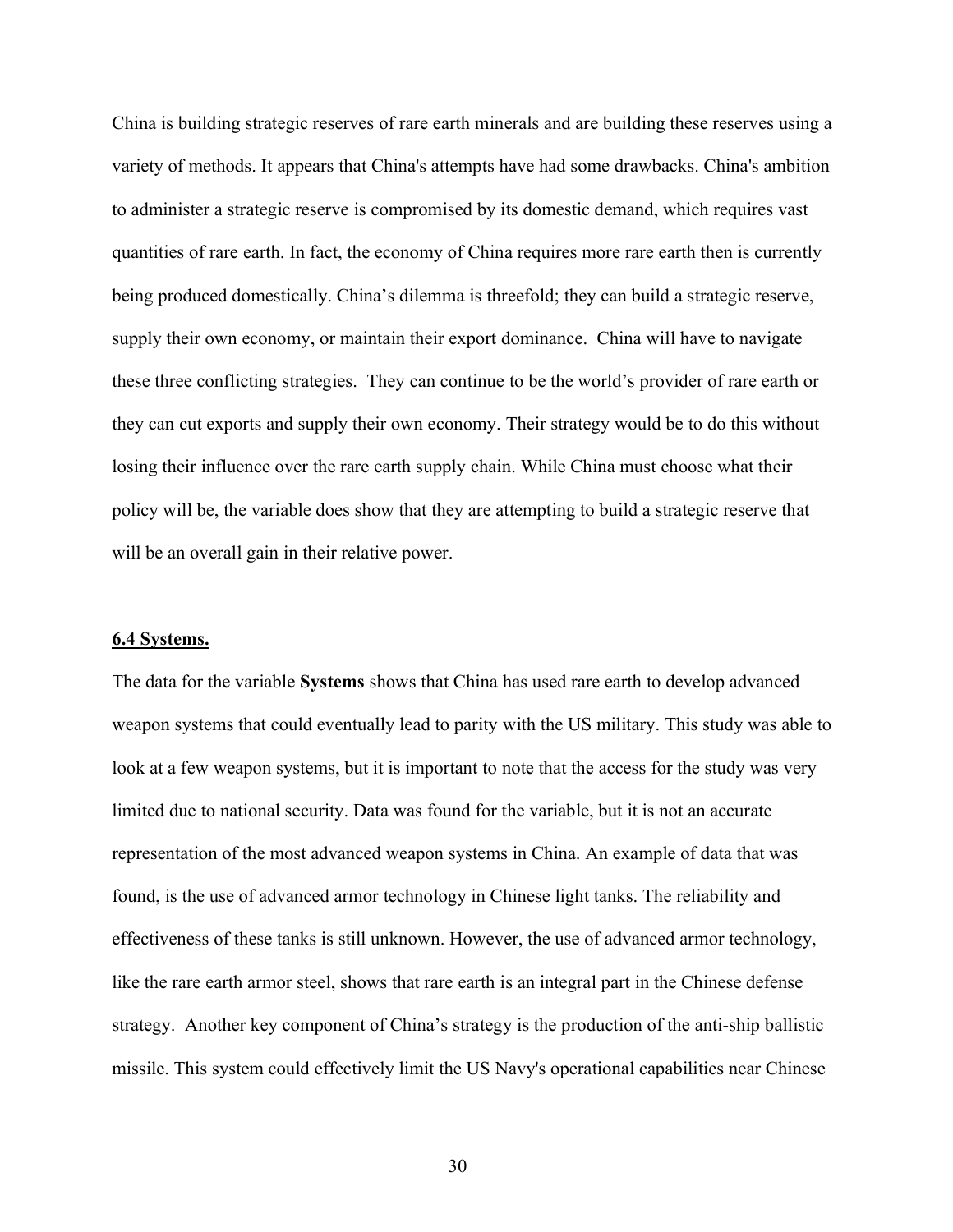shores, as it is designed to attack US carrier groups. The advanced technology needed for this system to work depends on rare earth. China is using REE's for military applications, thus increasing their relative power.

### **6.5 Research & Development.**

The variable **R&D** shows that China has spent large amounts of capital on decreasing the technology gap between itself and the US. China still spends only about half the amount of monetary resources on **R&D** compared to the US. This variable finds that China has increased spending on **R&D** and thus gains relative power.

#### **6.6 US Policy Recommendations**

The US has options on how to respond to the Chinese domination of the supply chain. As stated earlier in this study, several executive orders have already been executed on this issue. However, congress still needs to act and bring legislation to the floor. This study will give several concrete policy recommendations that congress can assign to both the DOD and DOE. The DOE could be assigned to "Grow the American Critical Minerals Workforce."<sup>73</sup> The DOE would be responsible to, "Bolster education; Promote interdisciplinary collaboration among material and chemical science, computer science, and related disciplines to modernize the minerals supply sector industry."<sup>74</sup> In conjunction with an increase in education increases, congress could also the DOD to engage with allies. "Congress may encourage DOD to pursue joint ventures with other

<sup>73</sup>U.S. DEPARTMENT OF ENERGY'S STRATEGY TO SUPPORT DOMESTIC CRITICAL MINERAL AND MATERIAL SUPPLY CHAINS." *U.S. DEPARTMENT OF ENERGY*, 2021. <sup>74</sup> Ibid 2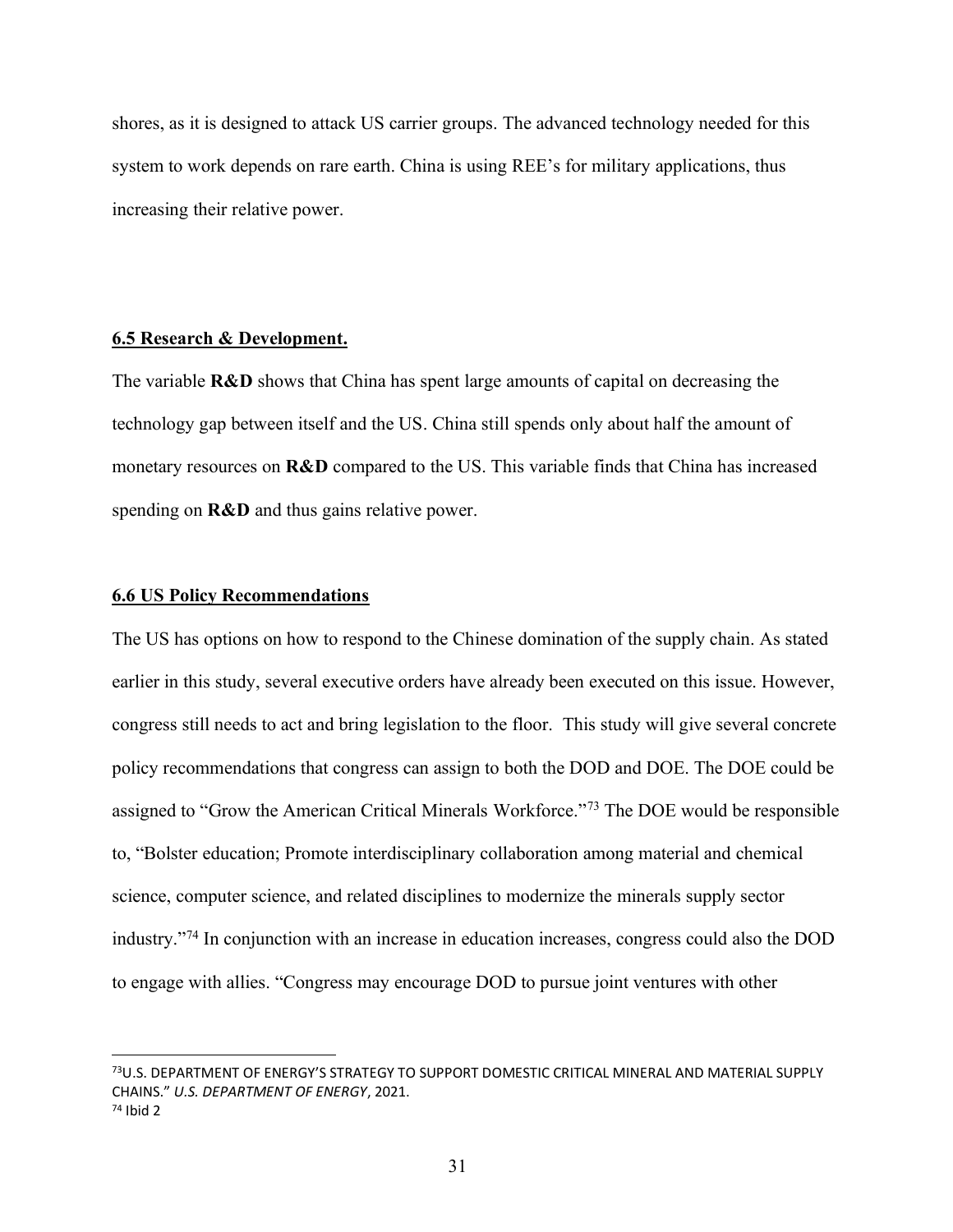nations, as many other nations are seeking alternatives to a near total dependence on rare earths from China."<sup>75</sup> Specifically, both departments could participate in trade negotiations with Australia, "The United States-Australia Critical Minerals Working Group (organized by the State Department) held meetings in 2020 to begin discussions on how the partnership can strengthen global supply chains."<sup>76</sup>

# **7 Conclusion**

Rare earth is all around us. From the phones we stare at to the cars we drive, from fighter jets to the ballistic missiles aimed at shooting them down, the modern economy and national security of states is reliant on rare earth. Without these elements, trillion-dollar industries would crumble. To say they are a critical resource seems like an understatement. Rare earth is not the first overtly critical resource to the world economy. Oil for decades was the foundation of economic power. While oil remains an important resource, its days as the driving force behind the economy is coming to an end, rare earth is taking its place.

<sup>75</sup> Grasso , V. (2013). Rare Earth Elements in National Defense: Background, Oversight Issues, and Options for Congress . *Congressional Research Service* .

<sup>76</sup>"U.S. DEPARTMENT OF ENERGY'S STRATEGY TO SUPPORT DOMESTIC CRITICAL MINERAL AND MATERIAL SUPPLY CHAINS." *U.S. DEPARTMENT OF ENERGY*, 2021.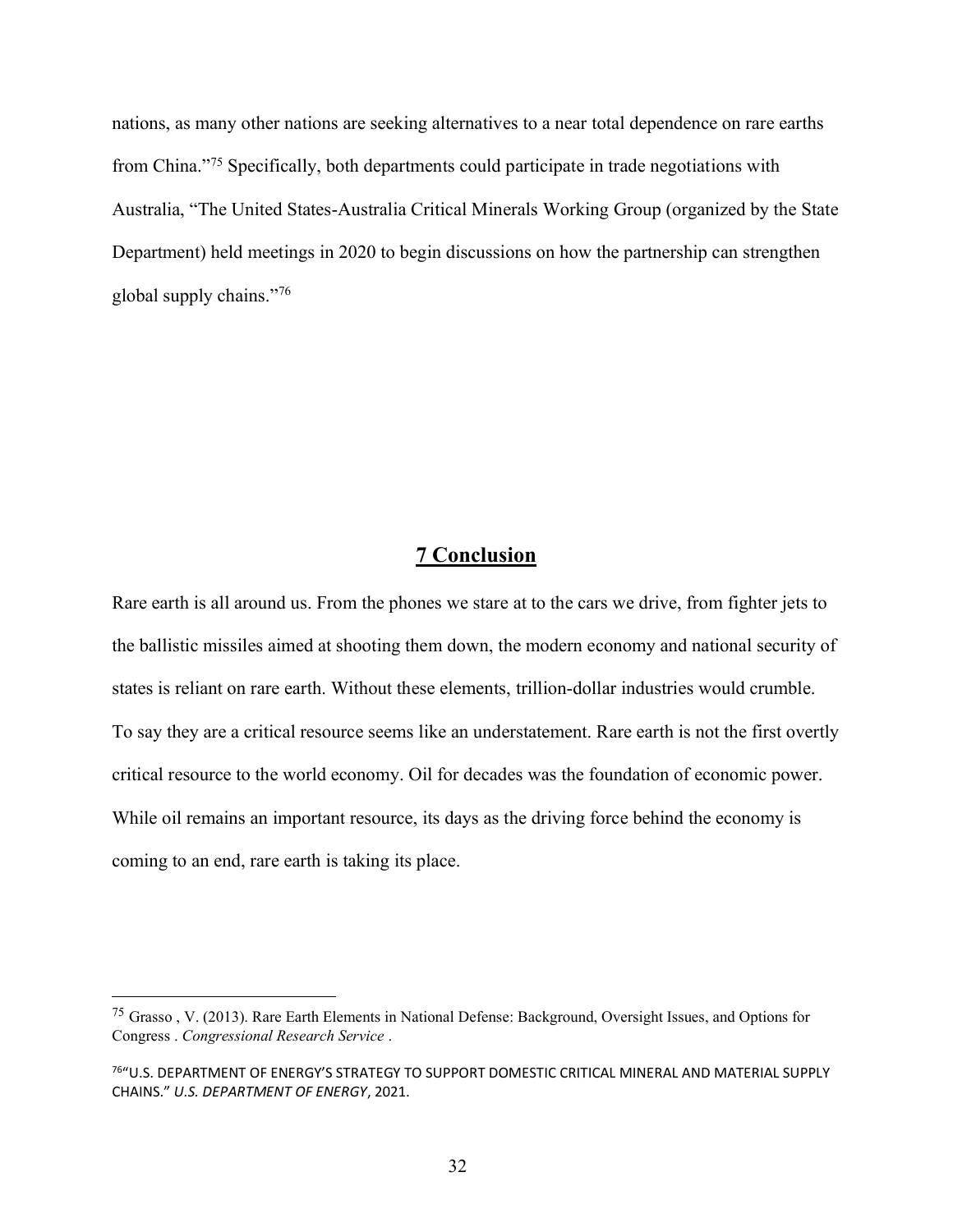When a natural resource is of such criticality, states will attempt to secure the resource and others will extend further and attempt to monopolize the resource. Similar to OPEC'S cartel over oil production, China has built a monopoly over the rare earth supply chain. China was able to undercut the prices of rare earth on the world market and force a majority of rare earth mines outside of China to close by paying lower wages to their workers and ignoring environmental concerns. In addition, China has also used quotas, price controls, incentives to domestic industry and strictly controlled foreign investments to achieve their monopoly. China now controls over 90% of the rare earth mining.

The purpose of this study was to see if this monopoly of rare earth had affected the relative power of China compared to the US. It was the thinking of the author that the evidence for the increasing relative power gain by China would be overwhelming. This does not appear to be the case. However, while there is no overwhelming evidence, the data does support the position that China has increased its relative power to the US. This relative power gain can be seen in several main areas, they are as follows; large investments both in research and development and the overall patent numbers in rare earth extraction, the use of REE's in advanced weapon systems (armor and ballistic missiles), and finally their creation of a rare earth strategic reserve.

On September 7, 2010 an incident in the East China Sea provided an empirical reference point and gave the world an indication of a shift in China's use of power as a critical resource cartel. In a power play, China gained the release of a fishing vessel Captain, by placing an embargo on rare earth being exported to Japan. This action resulted in Japan releasing the Captain on September 21, 2010. At the time of the incident, China's near monopoly on rare earth seems to

33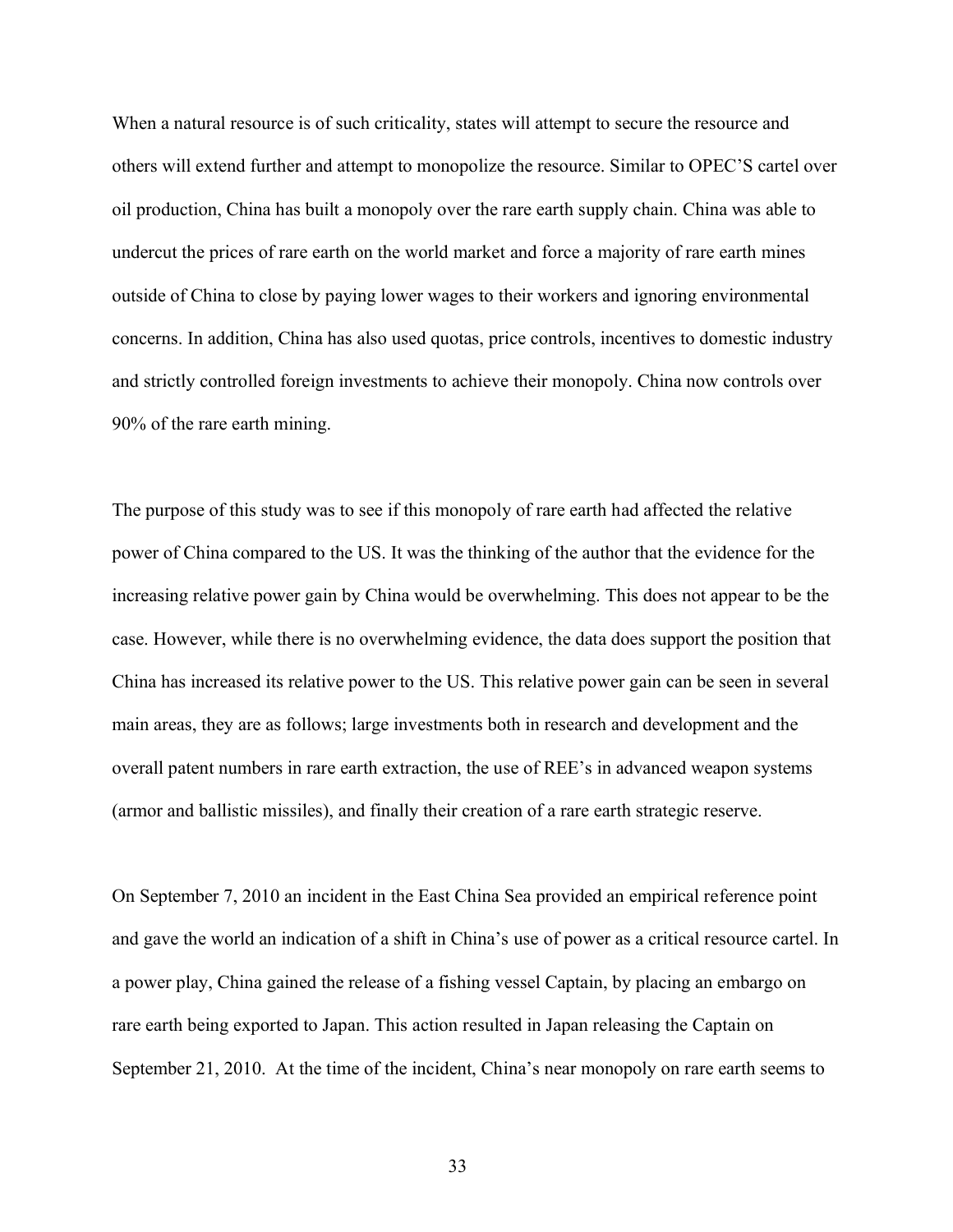have left Japan with no place to turn, and Japan succumbed to China's will in a mere two weeks. Shortly after the incident, the US Congress initiated legislation to reestablish a competitive rare earth minerals domestic production and processing industry. The recent White House Executive orders follow this pattern of the US reacting and responding to China's demonstrated growing monopoly of REE.

China's power play in the Japanese incident coupled with the resultant US reactions (legislation, and the recent White House Exec Orders) are empirical evidence of the relative power gained by China due to their REE monopoly. As this new era of great power competition continues to escalate, rare earth may be the eye of the upcoming geopolitical storm.

Recommendations for further study. This study adds to a greater understanding of the issues that surround China's monopoly on REE metals. Also, as difficult as it might be to measure power, the use of the incident/response timeline could offer empirical evidence of growth in relative power. Questions remain and further research will be needed. Questions such as; How will the US build a secure supply chain of rare earth? Will China be able to meet the rare earth demands of its domestic economy while still maintaining its supply chain dominance? And, will China close the technology gap between itself and the US? While this study focused on the qualitative analysis of relative power a quantitative study could offer greater resolution to the effect of rare earth on power. In the meantime, China will continue their monopolistic strategy to control the price and flow of REE's and increase their relative power strength.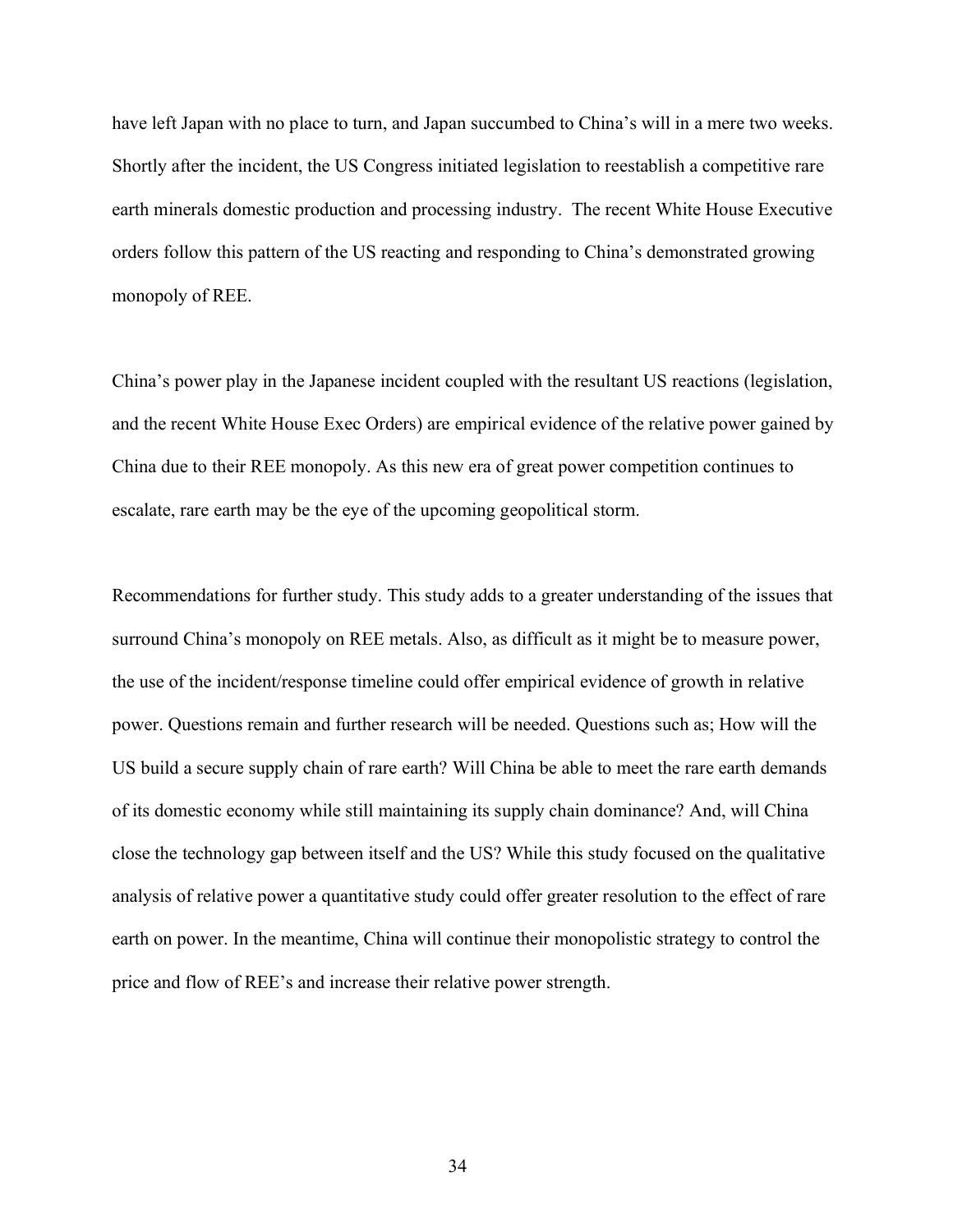#### Bibliography:

- 1. Abraham, David S. *The Elements of Power: Gadgets, Guns, and the Struggle for a Sustainable Future in the Rare Metal Age.* New Haven: Yale University Press, 2016.
- 2. Barteková, Eva, and René Kemp. "National Strategies for Securing a Stable Supply of Rare Earths in Different World Regions." *Resources Policy* 49 (2016): 153–64. https://doi.org/10.1016/j.resourpol.2016.05.003.
- 3. Baruzzi, Sofia. "How China Is Tightening Its Control over Management of Rare Earths." China Briefing News, June 2, 2021[. https://www.china-briefing.com/news/china-tightens-control-over-management-of](https://www.china-briefing.com/news/china-tightens-control-over-management-of-rare-earths/)[rare-earths/.](https://www.china-briefing.com/news/china-tightens-control-over-management-of-rare-earths/)
- 4. Behrmann, Elisabeth. "Automakers Look to Hedge Against China Rare Earth Dominance." Bloomberg, September 22, 2021. [https://www.bloomberg.com/news/articles/2021-09-22/automakers-look-to-hedge](https://www.bloomberg.com/news/articles/2021-09-22/automakers-look-to-hedge-against-china-s-rare-earth-do)[against-china-s-rare-earth-do](https://www.bloomberg.com/news/articles/2021-09-22/automakers-look-to-hedge-against-china-s-rare-earth-do)
- 5. Boroush, Mark. "U.S. R&D Increased by \$51 Billion, to \$606 Billion, in 2018; Estimate for 2019 Indicates a Further Rise to \$656 Billion." *National Center for for Science and Engineering Statistics* , April 2021.
- 6. Bradsher, Keith. "Amid Tension, China Blocks Vital Exports to Japan." The New York Times, September 23, 2010. [https://www.nytimes.com/2010/09/23/business/global/23rare.html.](https://www.nytimes.com/2010/09/23/business/global/23rare.html)
- 7. Butler, C. (2014). Rare Earth Elements: China's Monopoly and Implications for U.S. National Security. *Fletcher Forum of World Affairs* , *38*.
- 8. Carpenter, Ryan. "THE BOTTOM OF THE SMART WEAPON PRODUCTION CHAIN: SECURING THE SUPPLY OF RARE EARTH ELEMENTS FOR THE U.S. MILITARY." *Public Contract Law Journal* 41, no. 2 (2012).
- 9. China's R&D Spending Narrows Gap with Us, Ranking Second in World: NBS." Global Times
- 10. China's R&D Spending Narrows Gap with Us, Ranking Second in World: NBS." Global Times, 2021[.](https://www.globaltimes.cn/page/202109/1234914.shtml) [https://www.globaltimes.cn/page/202109/1234914.shtml.](https://www.globaltimes.cn/page/202109/1234914.shtml)
- 11. "Critical Materials Rare Earths Supply Chain: A Situational White Paper." *U.S Department of Energy: Office of Energy Efficiency & Renewable Energy* , 2020.
- 12. Federal Register, Publication Date 10/05/2020. Executive Office of the President, Executive Order 13953
- 13. Federal Register, Publication Date 03/01/2021, Executive Office of the President, Executive Order 14017
- 14. Grasso , V. (2013). Rare Earth Elements in National Defense: Background, Oversight Issues, and Options for Congress . *Congressional Research Service* .
- 15. Hagt, Eric. "CHINA'S ANTISHIP BALLISTIC MISSILE: Developments and Missing Links." *Naval War College Review* 62, no. 4 (2009).
- 16. Hausmann, Ricardo, and José Domínguez . "Knowledge, Technology and Complexity in Economic Growth." Real Colegio Complutense. Accessed November 1, 2021[. https://rcc.harvard.edu/knowledge](https://rcc.harvard.edu/knowledge-technology-and-complexity-economic-growth)[technology-and-complexity-economic-growth.](https://rcc.harvard.edu/knowledge-technology-and-complexity-economic-growth)
- 17. Hui, Mary. "Why Rare Earth Permanent Magnets Are Vital to the Global Climate Economy." Quartz, n.d. https://qz.com/1999894/why-rare-earth-magnets-are-vital-to-the-global-climate-economy/.
- 18. Hui, Mary. "China's Rare Earth Hub Is Rolling out Massive Subsidies to Fix the Industry's Achilles Heel." Quartz, July 2021. https://qz.com/2031940/chinas-rare-earth-hub-baotou-introduces-massive-subsidies/.
- 19. Hurst, Cindy. "China's Ace in the Hole Rare Earth Elements." *Joint Force Quarterly* , no. 59 (2010).
- 20. Jepson, Nicholas. "A 21st Century Scramble: South Africa, China and the Rare Earth Metals Industry." *South African Institute of International Affairs* , March 2012.
- 21. Kalantzakos, Sophia. *China and the Geopolitics of Rare Earths*. New York, NY, United States of America: Oxford University Press, 2018.
- 22. Leng, Zhihui, Han Sun, Jinhua Cheng, Hai Wang, and Zhen Yao. "China's Rare Earth Industry Technological Innovation Structure and Driving Factors: A Social Network Analysis Based on Patents." *Resources Policy* 73 (2021): 102233. https://doi.org/10.1016/j.resourpol.2021.102233.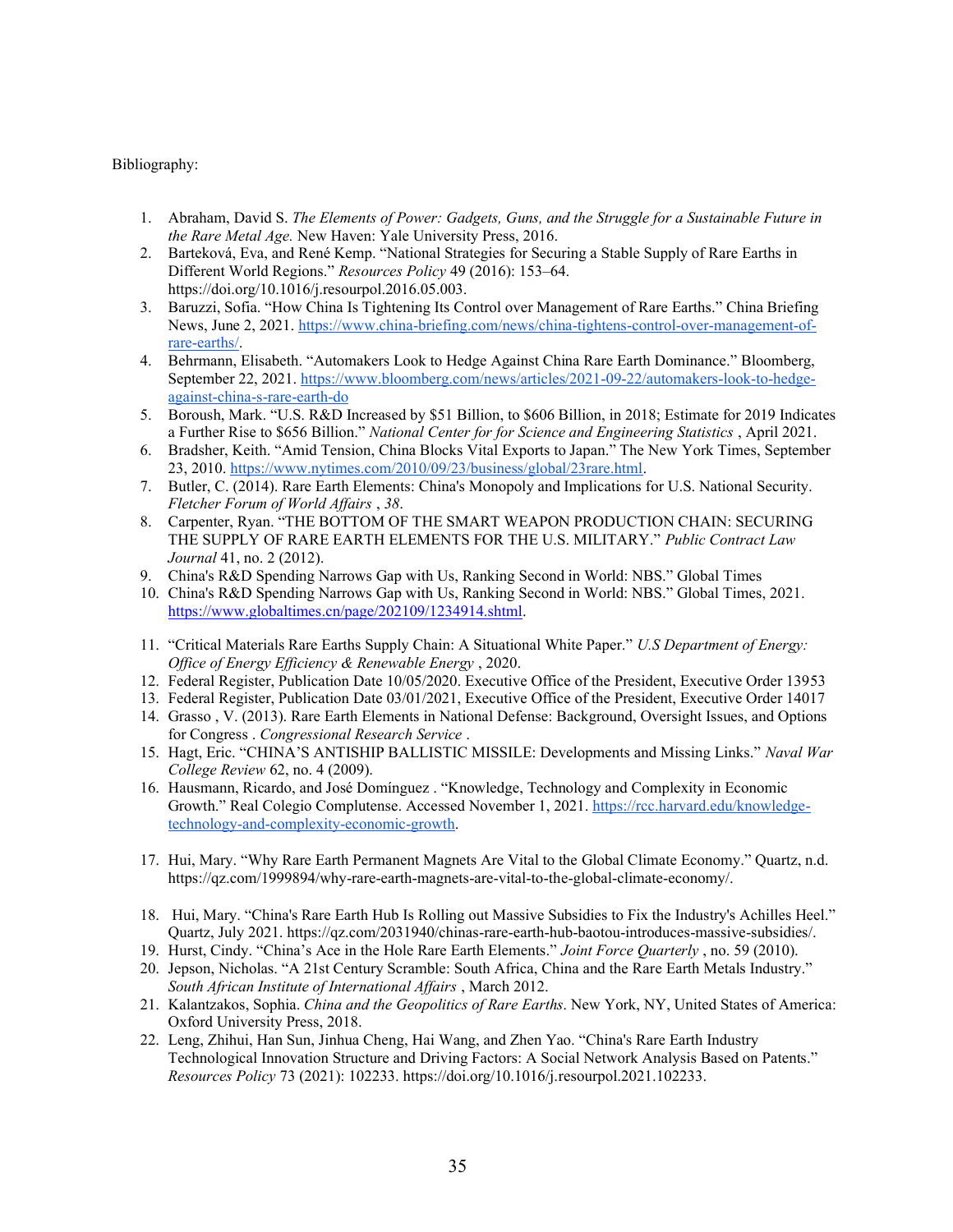- 23. Lyndon, G, and Jason Donev. "Oil Crisis of the 1970s." Oil crisis of the 1970s . Energy Education. Accessed November 2, 2021. https://energyeducation.ca/encyclopedia/Oil\_crisis\_of\_the\_1970s.
- 24. Mansfield, William. "China in Rare Earth Elements Top Supplier, Major Patent Developer, Yet Portfolio Strength Still a Concern." PatentSight, September 2019. https://www.patentsight.com/en/ip-analyticsblog/china-in-rare-earth-elements-top-supplier-major-patent-developer-yet-portfolio-strength-still-aconcern.
- 25. Ng , Eric. "China's Rare Earth Patents Give an Insight into Industry Domination." South China Morning Post, July 20, 2019. https://www.scmp.com/business/companies/article/3019290/chinas-war-chest-rareearth-patents-give-insight-total.
- 26. Nye, Joseph S. 2014. The Information Revolution and Soft Power. Current History 113(759): 19-22
- 27. Nye, J. (1990). Soft Power. *Foreign Policy* , *80*.
- 28. "Oil and Gas Industry: A Research Guide: Organizations and Cartels." Research Guides. Library of Congress. Accessed November 2, 2021. [https://guides.loc.gov/oil-and-gas-industry/organizations.](https://guides.loc.gov/oil-and-gas-industry/organizations)
- 29. "Mountain Pass Rare Earth Mine, San Bernardino County, California, USA." NS Energy. Accessed November 3, 2021. https://www.nsenergybusiness.com/projects/mountain-pass-rare-earth-mine/.
- 30. Parthemore, C. (2011). Elements of Security: Mitigating the Risks of U.S. Dependence on Critical Minerals. *Center for a New American Security*
- 31. Qureshi, Zia. "Technology and the Future of Growth: Challenges of Change." *Brookings* , February 25, 2020.
- 32. Raimzhanova, A. (2015). POWER IN IR:HARD,SOFT, AND SMART. *Institute for Cultural Diplomacy and the University of Bucharest*.
- 33. Roland, Alex. "War and Technology." *Foreign Policy Research Institute* , February 27, 2009.
- 34. Rondeaux, Candace. "The Coming Battle Over Rare Earths." *World Politics Review* , March 5, 2021.
- 35. The Restart Act(H.R.4866) 2010
- 36. Sanders, Nicholas. "A RESPONSE TO RYAN P. CARPENTER'S 'THE BOTTOM OF THE SMART WEAPON PRODUCTION CHAIN: SECURING THE SUPPLY OF RARE EARTH ELEMENTS FOR THE U.S. MILITARY' ." *Public Contract Law Journal* 41, no. 4 (2012).
- 37. Sevastopulo, Demetri, Sun Yu, and Tom Mitchell. "China Targets Rare Earth Export Curbs to Hobble US Defence Industry." Financial Times, February 16, 2021. [https://www.ft.com/content/d3ed83f4-19bc-4d16](https://www.ft.com/content/d3ed83f4-19bc-4d16-b510-415749c032c1) [b510-415749c032c1.](https://www.ft.com/content/d3ed83f4-19bc-4d16-b510-415749c032c1)
- 38. U.S. DEPARTMENT OF ENERGY'S STRATEGY TO SUPPORT DOMESTIC CRITICAL MINERAL AND MATERIAL SUPPLY CHAINS." *U.S. DEPARTMENT OF ENERGY*, 2021.
- 39. "United States Wins Victory in Rare Earths Dispute with China: WTO Report Finds China's Export Restraints Breach WTO Rules," n.d. https://ustr.gov/about-us/policyoffices/press-office/press-releases/2014/March/US-wins-victory-in-rare-earths-disputewith-China.
- 40. *What Are Rare Earth Elements, and Why Are They Important?" American Geosciences Institute, February 1,2018.https://www.americangeosciences.org/critical-issues/faq/what-are-rare-earth-elements-and-whyare-they-important.*
- 41. *Xuanzun, Liu. "PLA Xinjiang Military Command Commissions First Type 15 Light Tanks." Global Times, February 2021. https://www.globaltimes.cn/page/202102/1214633.shtml.*